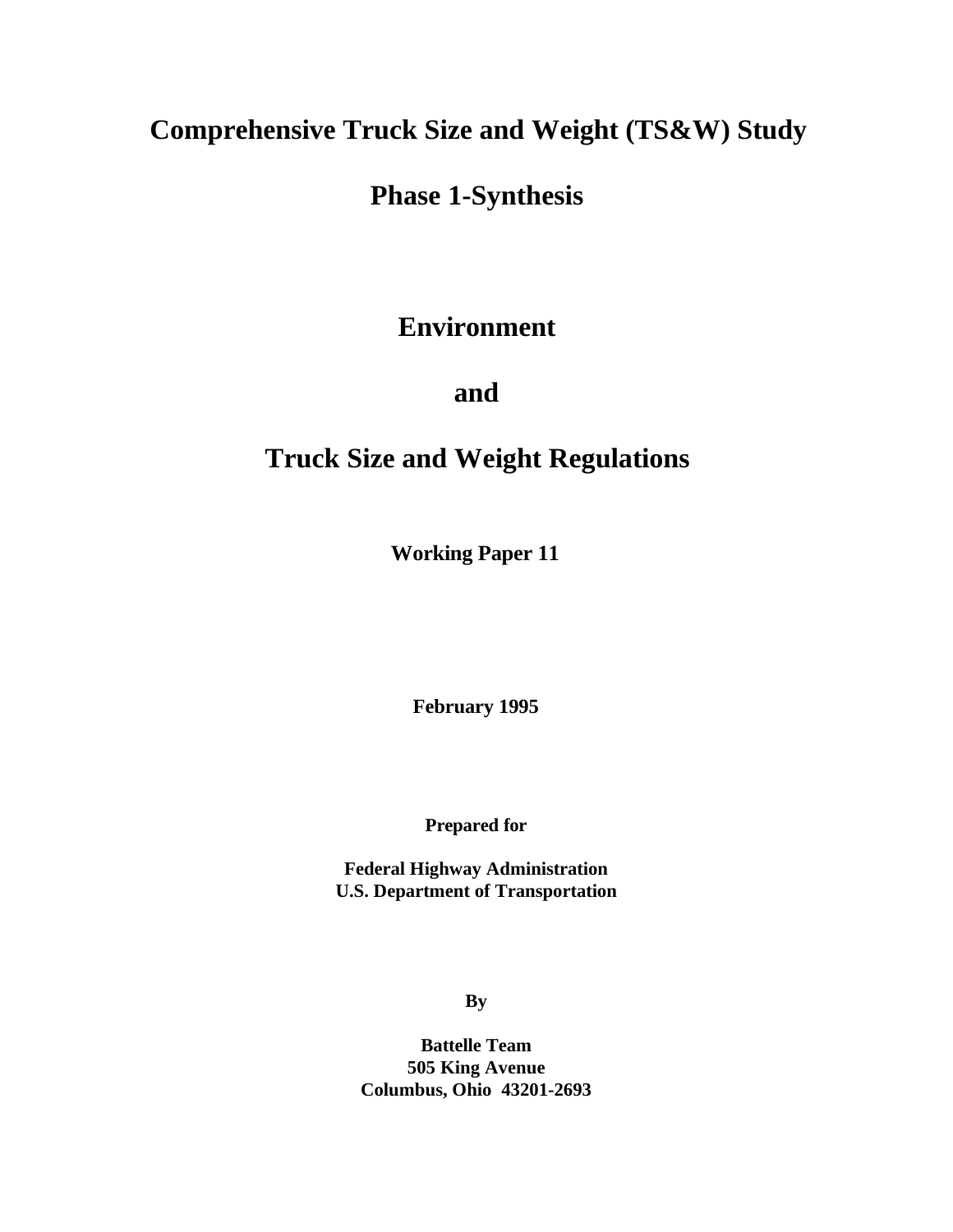# **Comprehensive Truck Size and Weight (TS&W) Study**

**Phase 1-Synthesis**

# **Working Paper 11—Environment**

# **1.0 Technical Relationships of Truck Size and Weight Policy Consequence Concerning the Environment**

In general, very little work has been done relating the impact of changing truck size and weight (TS&W) regulations to impacts on the environment. Some work was done by the American Trucking Associations (ATA) in the late 1970s and early 1980s. Other work by the Society of Automotive Engineers (SAE), the Environmental Protection Agency (EPA) and several European sources has focused a great deal on characterizing the heavy duty engine. This includes emission requirements and standards, noise levels, performance standards, noise abatement, and fuel economy. While this is all useful information and a great deal of it was used for the development of this paper, most of the work related directly to truck size and weight issues has focused on the physical and structural impacts to bridges, pavements, etc. The majority of sources for this paper regarding environmental impacts focus on heavy duty engine emissions, noise levels, and other topical areas, not specifically the environmental impact associated with changes in truck size and weight regulations.

Significant regulatory incentives for raising air quality have been put into place with implementation of the 1990 Clean Air Act Amendments (CAAA), the Energy Policy Act of 1992, and the proposed Federal Implementation Plan  $(FIP)^*$  of 1994 (for the Los Angeles Basin in California) that focus on air quality. These regulations force both manufacturers and users of heavy duty vehicles to evaluate their products not only by how they "perform," but also their impacts on the environment. By establishing urban areas of "non-attainment" throughout the country, these regulations force State and local governments to consider legislative mechanisms to improve their ambient air quality. Depending on the timing, form, and scope of these regulations, they may have significant impact on future proposed changes in truck operations and usage, with corresponding impacts on size and weight regulations.

By moving to heavier, longer trucks, studies have shown the trucking industry can increase its productivity and reduce emissions by transporting more freight per vehicle mile of travel (VMT). Taken by itself, this would seem to support the idea of allowing longer, heavier

The United States Environmental Protection Agency (EPA) has proposed the FIP for the Los \* Angeles, Ventura, and Sacramento areas to bring these areas into attainment of the National Ambient Air Quality Standards (NAAQS) for ozone and to also bring the Los Angeles area into compliance with the NAAQS for carbon monoxide.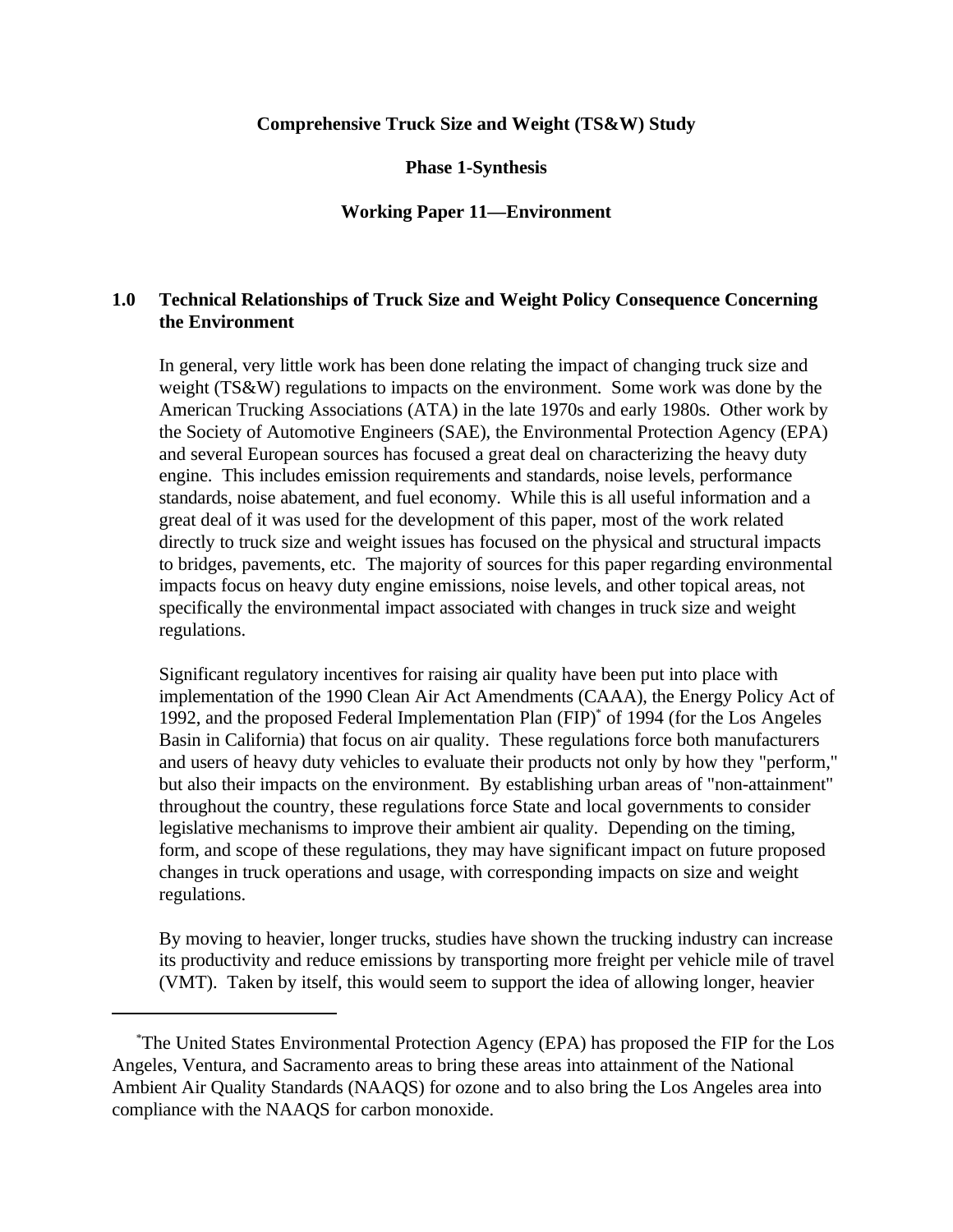vehicles. However, additional considerations such as the amount of modal shift between trucking, rail, air, and water must be addressed, as well as operational restrictions, when considering any changes in truck size and weight regulations.

### **1.1 Alternative Fuel Use**

Fuel use is an increasingly important topic in addressing environmental concerns. The type and amount of emissions from truck engines are greatly dependent on the type of fuel used. While all fuels result in some form of emissions when burned, certain fuels have more favorable characteristics when it comes to their effect on the environment. However, since the majority of scenarios under consideration for changing truck size and weight regulations focus on the heaviest and longest of heavy duty vehicles, the environmental impact from alternative fuel use resulting from these changes is not likely to be significant.

The predominant fuel used by heavy duty vehicles, both now and in the foreseeable future, is diesel. However, alternative fuels are gaining in popularity. With major legislation such as the Intermodal Surface Transportation Efficiency Act (ISTEA) of 1991, the CAAA of 1990, the Energy Policy Act, and the Proposed FIP all requiring reduced emissions from mobile sources, alternative fuels that reduce or remove harmful tailpipe emissions will become increasingly more popular.

As mandated by the CAAA and implemented on October 1, 1993, (except Alaska and Hawaii), the sulfur content of diesel fuel for use in motor vehicles cannot contain a concentration of sulfur that exceeds 0.05 percent by weight, or fail to meet the cetane rating of at least 40. "Low sulfur diesel fuel contributes significantly to the lowering of nitrogen oxide exhaust emissions from heavy duty diesel trucks" (Thompson, 1991, pp. 4-8).

Until recently, the trucking and diesel engine manufacturing industries were very confident that with the federal mandate of low-sulfur diesel fuel availability throughout the continental United States, diesel engines would run clean enough to meet emission laws at least until 1998 (Winsor, 1993, pp. 59-60). However, because the FIP proposes a standard of 1.5 g/bhp-hr (grams per brake-horsepower-hour) of nitrous oxide (NOx) emissions effective in 1999, industry opinion is that it will not be technologically feasible to reach that standard by model year 1998 (EPA Docket No. A-94-09, 1994, pp. 25). In a report prepared for the California Air Resources Board by Accurex Corporation, heavy-duty diesel engine technology was projected to be able to achieve a 2.0 NOx (g/bhp-hr) standard no sooner than 2002 -- a level onethird greater (and three years later) than what EPA has proposed in the FIP for 1999.

Operationally, another concern with the use of alternative fuels is the infrastructure associated with refueling and maintaining alternatively fueled vehicles. Truck size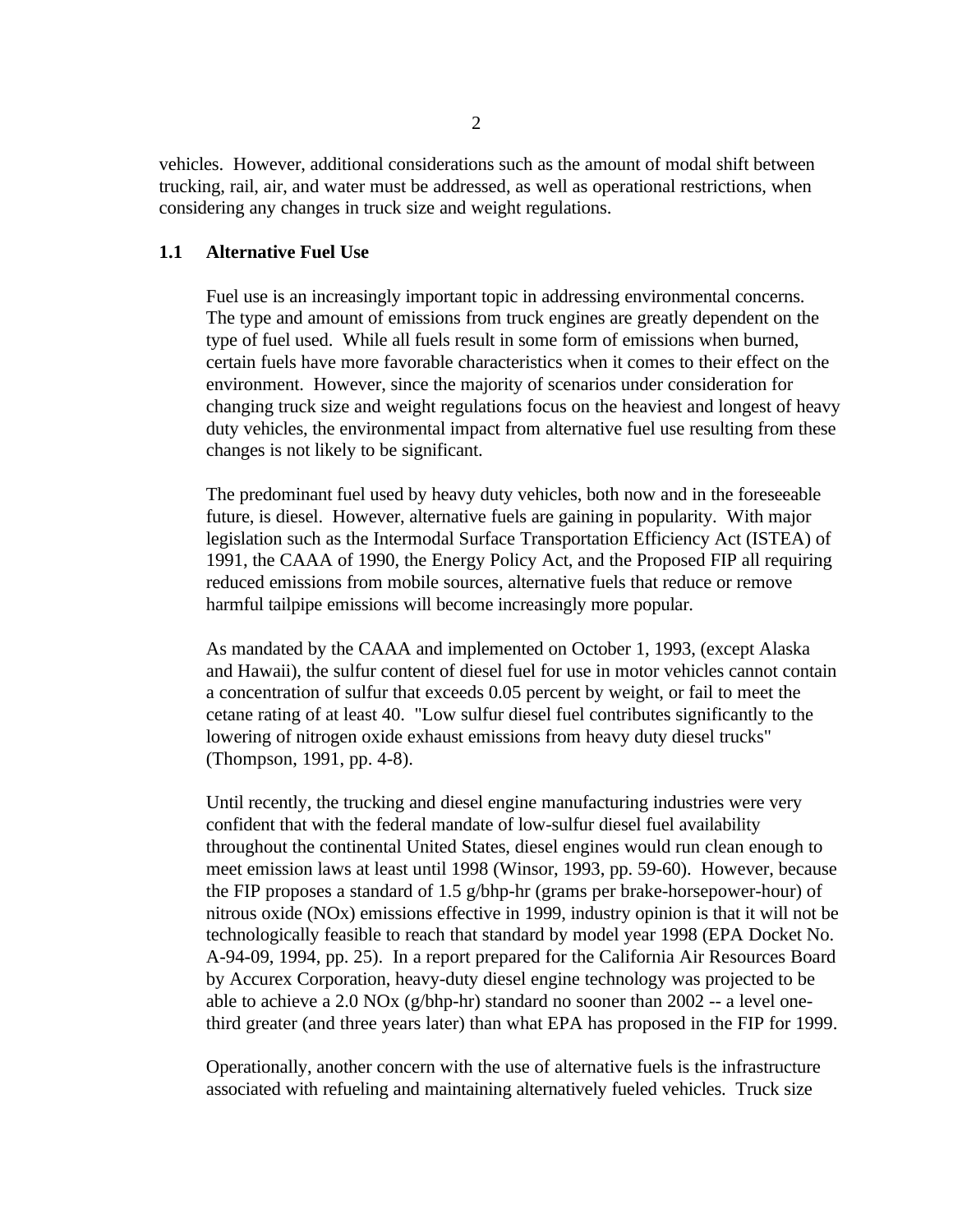and weight regulations cannot be put in place that encourages the use of alternatively fueled vehicles without the proper infrastructure for maintaining and refueling these vehicles.

In a study of the feasibility of using alternative fuels in the trucking industry, it was determined that applications most suited for the use of alternative fuels were light and medium duty vehicles (up to 26,000 lb. gvw) operating in a limited radius from the base of operation, and which returned to the base each night (Ritchey, 1990). In ATA's comments to the EPA on the proposed FIP, they indicated that the penalties in lower performance, increased vehicle weight and reduced payload from extra fuel tanks and lower operating range are reasons that alternative fuels will not make sense for the largest heavy-duty trucks (EPA Docket No. A-94-09, 1994, pp. 27). Alternative fuels also suffer from the lack of an established infrastructure for the storage and delivery of these fuels on more than a local level. "With so many different alternatives -- natural gas, CNG, propane, methane -- it's difficult for manufacturers to determine where to put their development dollars, and nobody's going to invest in an infrastructure until they know what the fuel of choice will be" (McCullough, 1994, pp. 38).

The increase (or decrease) in truck size and weight regulations will impact the use of alternative fuels, though this is not likely to be a significant impact. If the regulations steer the shipping industry to use rail (linehaul) and drayage for final delivery, then the use of alternative fuels such as CNG, LNG, etc. will likely gain favor due to fuel availability at the localized area, centralized refueling, and reduced emission levels in an urban area. One scenario could be to continue the use of diesel fuel for long-haul, over-the-road shipments but shift local pick-up and delivery to alternative fuels. With the lack of an established infrastructure for refueling, alternative fuel use will be restricted to local short-haul uses where vehicles can be refueled at a local refueling station (centralized fueling). However, if the regulations steer the shipping industry to use trucks for linehaul shipments as well as delivery, there will likely be very little increased alternative fuel use due to the localized refueling requirements of alternatively fueled vehicles.

#### **1.2 Vehicle Weight**

Changing the gross vehicle weights (GVW) of heavy duty trucks impacts not only the size of engine required to pull the truck but also the emissions associated with that truck. Allowing heavier trucks means more freight can be carried per trip thus reducing the number of truck-trips necessary to carry a given amount of freight. In addition, as the weight of the trucks increases the emissions per truck mile traveled tend to increase but as the total number of trips decreases, the total emissions of pollutants (carbon monoxide (CO), NOx, particulates, etc) into the environment decreases.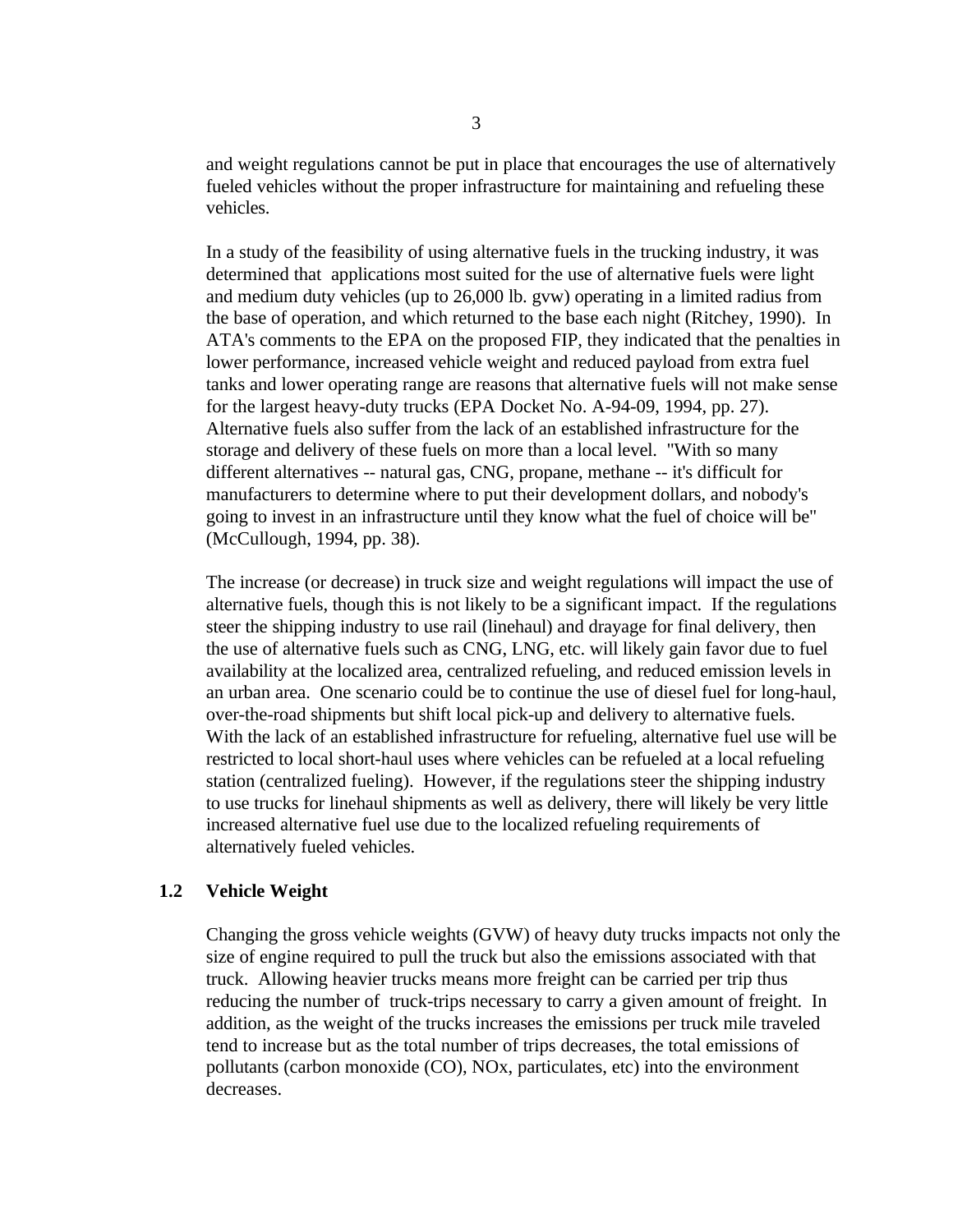The ATA evaluated the environmental impacts of increasing truck sizes and weights (Barr, 1981). In this analysis, increases in the GVW of heavy duty trucks was linked to increased productivity, reduced number of truck trips, and a reduction in emissions. The report estimated that interstate emissions of HC, CO, NOx, and particulates could be reduced by 66,100 tons if national standards of 80,000 lb. GVW and twin-trailer lengths of 65 feet were established. While ATA's report is directly relevant to this paper, there are several problems with this analysis. First, it was of very limited scope. The paper only dealt with the impacts associated with requiring the "barrier states" in the Mississippi River Valley to bring their maximum GVW limits up to the 80,000 lb. GVW. This is no longer the situation with barrier states. In addition, it looked at the impacts of mandating states to allow 65-foot twin-trailer combinations. The second major problem with this report is that it is dated. The report was published in 1981 and was based on data as late as 1975. A third shortfall is that it does not account for any anticipated modal diversion from rail to trucks as a result of the new limits. While some general conclusions are possible and the methodology has some merit in evaluating the environmental impact of truck size and weight regulations, the absolute numbers contained within this report are of little use.

With increased weight also comes increased emissions on a per trip basis. The emission rate for heavy duty diesel engines tends to follow more directly the horsepower requirements of the engine as opposed to the load being pulled. The Society of Automotive Engineers estimated that a 50 percent increase in the gross vehicle weight results in an increase in fuel consumption of only 10 percent (Barr, 1981, p. 6). This makes sense since the horsepower requirements to pull the 50 percent additional weight would not necessarily be increased a similar amount. This indicates that there is a positive relationship between fuel consumption/emissions and weight pulled, but not a one-to-one relationship. Considering that gaseous and particulate emissions in terms of pollutant per pound of fuel consumed are a function of truck weight, the larger the vehicle, the more fuel burned, and consequently, the greater the quantity of pollutants per mile of operation. While increasing the GVW of heavy duty vehicles does result in increased emissions from the engine on a per-vehicle basis, the increased productivity resulting from the vehicles ability to carry more payload per trip will reduce the number of trips and VMT necessary to carry a given amount of freight. The fuel and air pollutant savings from higher productivity associated with carrying heavier loads more than offset the higher emissions and consumption of individual vehicles (Barr, 1981, p. 6).

Considering the impact on the environment from changes in truck weights is potentially incomplete if done in isolation. Simply looking at the amount of freight carried today and how that would be handled under different truck size and weight scenarios, ignores potential increases (or decreases) in freight traffic from modal shifts. Typically, rail transport is considered more fuel efficient and emits less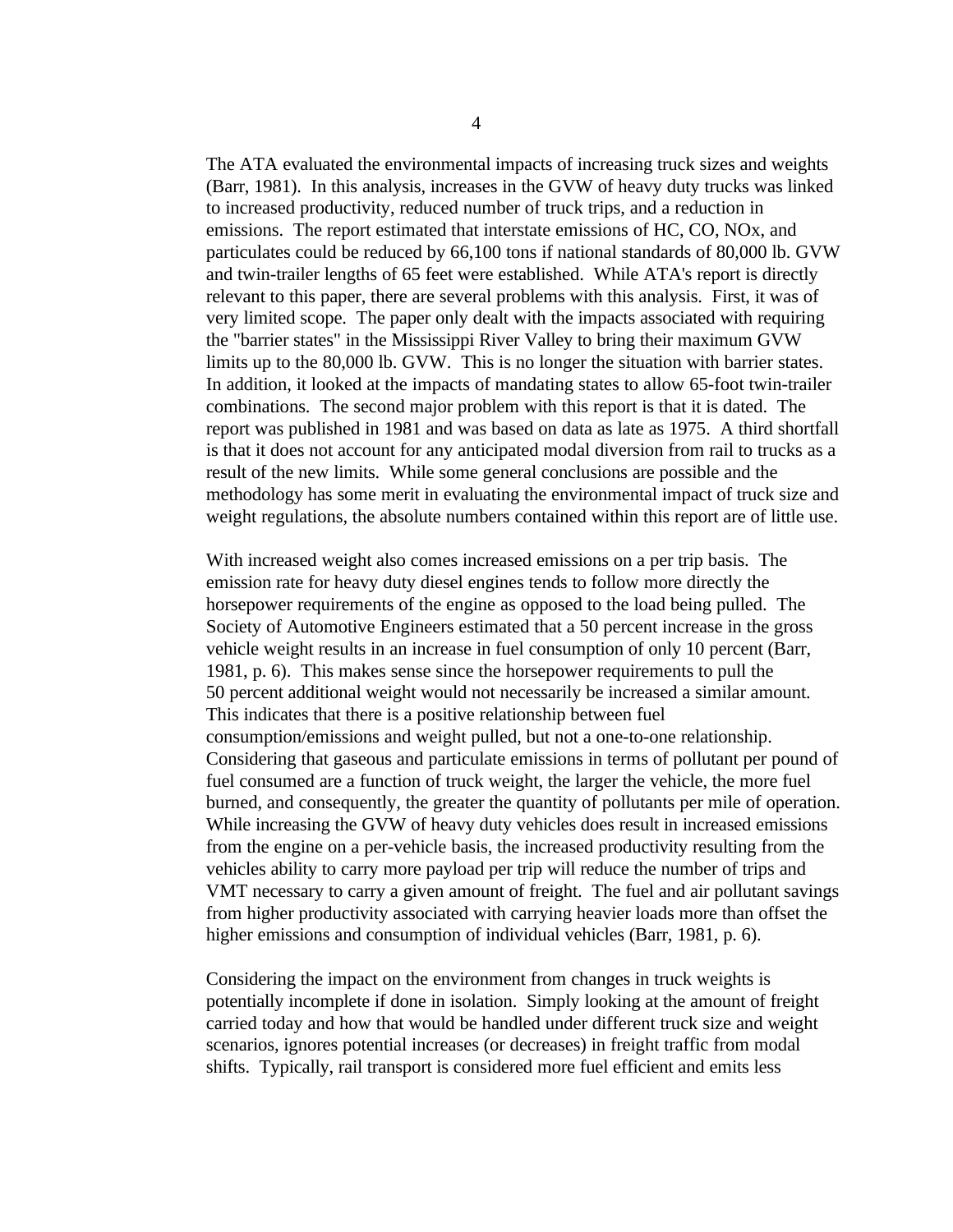pollutants on a per ton-mile traveled basis than truck travel. This is discussed in more detail in Section 1.4.

#### **1.3 Vehicle Configuration**

For the trailer configurations, you might expect that as the number and/or size of trailers pulled by a single vehicle increases, the GVW would increase, thus increasing fuel consumption and emissions. As the number of trailers increases, the aerodynamic drag from the additional trailer will increase the load on the engine, thereby increasing fuel consumption and emissions. In the Transportation Research Board's (TRB's) analysis of Twin-Trailer Trucks (TRB SR211), they indicated that twin-trailer combinations encounter more air resistance than tractor-semitrailers and are less able to sustain high speeds. One factor that can enhance the aerodynamic properties of the truck-trailer configuration is the cab design. "Because of their better aerodynamic shape, cab-behind-engine tractors encounter less air resistance than do cab-over-engine tractors" (TRB, 1986, pp. 286). While it seems intuitive that as the number of trailers and aerodynamic drag increase, the engine load, and therefore emissions, would also increase, to date no studies have been found that directly quantify this relationship. From the limited data available, vehicle configuration per se would have a relatively minor impact on emissions and the environment as a result of changes in allowable truck sizes and weights. The major impact would come from the change in the GVW associated with the different configurations. Weight impacts on the environment were discussed in Section 1.2.

The number of axles and/or tires follows a similar logic. As the number of axles and perhaps, GVW increases, tire friction with the road would increase causing an increase in fuel consumption and emissions.

In a 1981 study for the United States Department of Transportation (DOT), multiple scenarios were evaluated with regards to truck size and weight regulations (U.S. DOT, 1981). This report found that by increasing the Federal TS&W limits on the interstate and primary systems, emission levels would be reduced by 2.3 percent to 3.1 percent, which result from decreased VMT as well as more utilization of twintrailer combinations (U.S. DOT, 1981, pp V-22 to V-79). The scenarios considered in the report were: 1) elimination of the "Grandfather Clause"; 2) elimination of the "barrier limits" which existed in six Mississippi Valley States; 3) establishment of uniform national TS&W limits by eliminating both the grandfather and barrier limits; 4) reduction of Federal limits to those which existed prior to the increases enacted in 1974; and 5) increases in Federal TS&W limits, along with the elimination of barrier limits. All these scenarios were analyzed relative to a base case that represented projections of truck activity for the year 1985 in the absence of any changes in TS&W limits.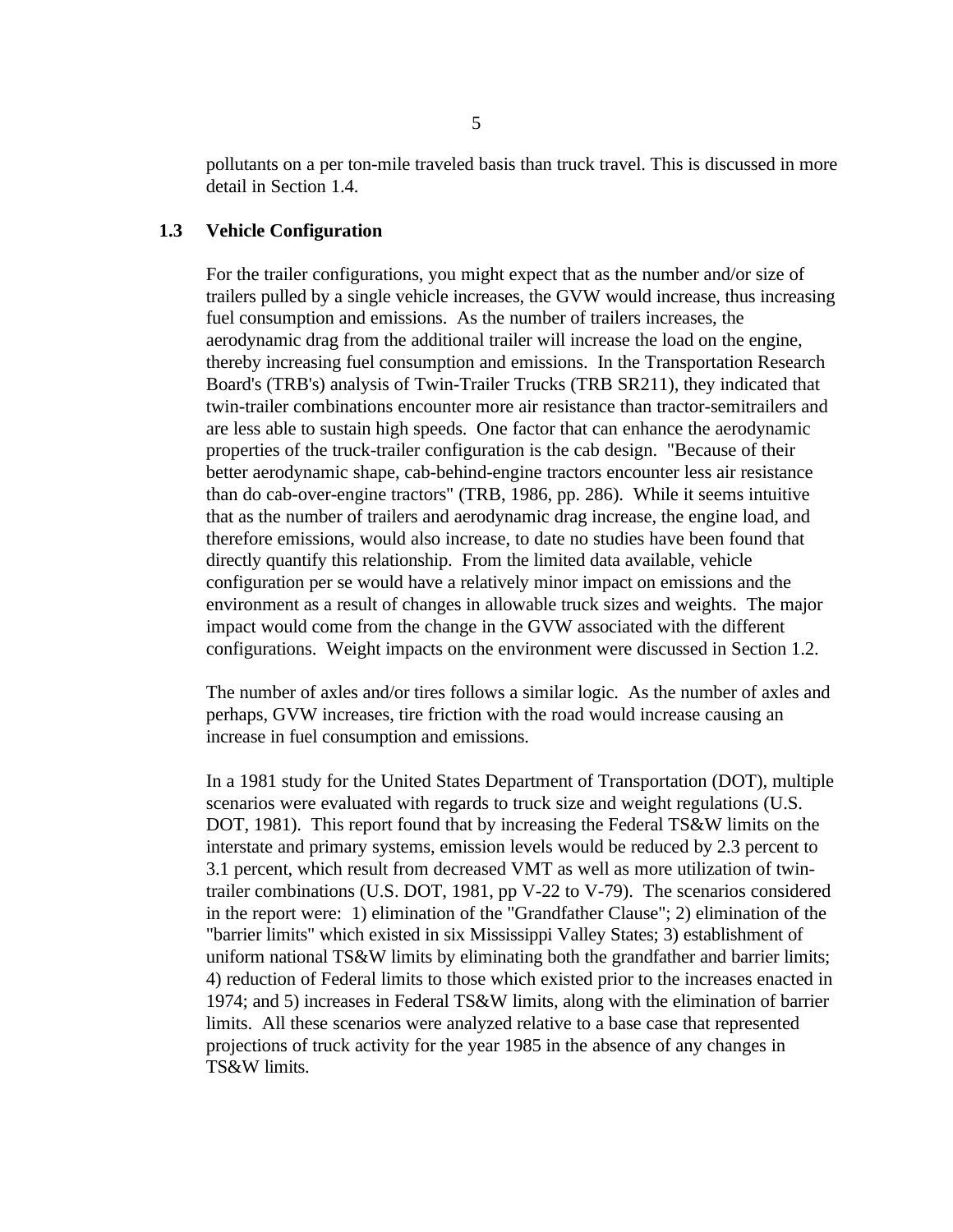The major inputs for this analysis included the following:

- $\bullet$ 1985 forecast of medium and heavy duty vehicle VMT by Interstate and Primary routes by region of the country.
- Vehicle operating speeds by Interstate and Primary routes by region of the country.
- HC, NOx, CO, and particulate emission factors for medium and heavy duty vehicles.
- $\bullet$ Changes in rail fuel consumption and locomotive emission factors (HC, NOx, CO, and particulates) (U.S. DOT 1981, pp. IV-23).

Vehicle operating speeds were from the 1975 National Highway Inventory and Performance Summary. The emissions factors were developed using EPA's MOBILE 1 computer program (described later), and the particulate emission factors used were derived from the paper "Heavy Duty Diesel Particulate Emission Factors," published in the Journal of the Air Pollution Control Association (June 1979).

For the scenarios involving the elimination of the grandfather clauses, there were minimal impacts on emissions of HC, NOx, CO and particulates (increases of less than 0.6 percent) resulting from the increase in truck miles. By eliminating the barrier limits on both the interstate and primary systems, emissions were estimated to decrease slightly (1.1 to 1.2 percent) resulting from the use of heavier trucks and a slight decrease in VMT. Establishing a uniform national TS&W limit would result in minimal reductions of emissions (0.6 percent or less) resulting from the improved utilization of trucks. If the Federal limits were reduced to those which existed prior to the increases enacted in 1974, emissions of all types would increase by more than 1.3 percent primarily as a result of the increases in VMT for heavy duty vehicles.

## **1.4 Intermodalism**

As truck size and weight regulations are modified, the allocation of freight between various modes of transportation will be affected. For example, a scenario which would increase axle and gross vehicle weight limits will increase the allowable tonnage (per trip) which can be carried in certain truck configurations. Under these circumstances, fewer trips and VMT will be required to carry the same amount of freight. This, in turn, would result in a lower truck operating costs which, it is assumed, would be passed through as a rate reduction to customers. These rate reductions could attract some traffic from rail. The opposite is also true, as truck size and weight limits are reduced, freight traffic will tend to shift somewhat from truck to rail.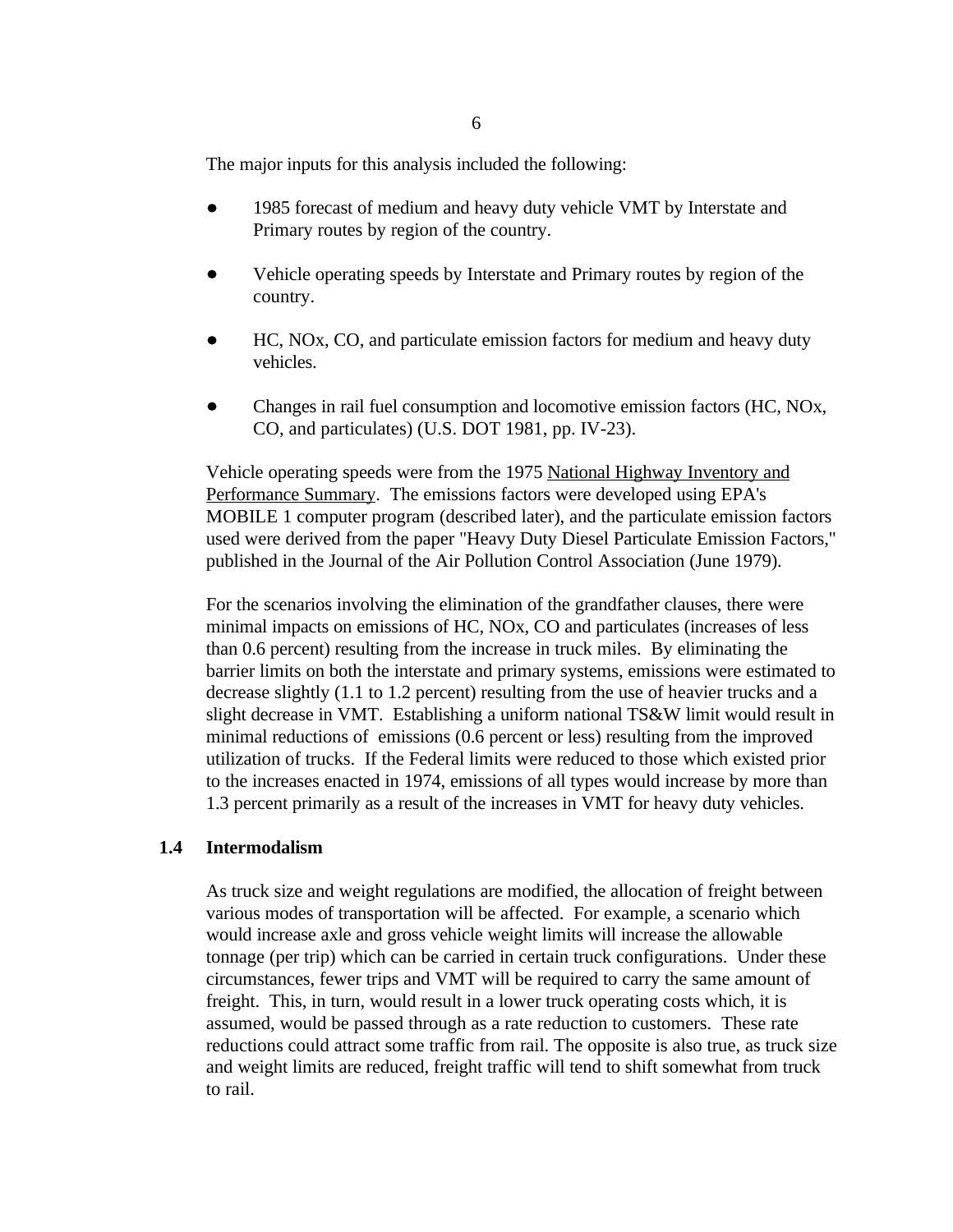Throughout the trucking industry, the use of intermodal freight transport is increasing. Current estimates are that between 5 and 15 percent of motor carrier's long-haul traffic currently moves on rail at some point. This is happening despite the fact that current fuel prices are at a 15-year low (Schulz, 1994, pp. 41-42)

The shift of freight movement between rail and truck is a tradeoff between the better fuel efficiency (ton miles/gallon) and emissions (pounds of pollutant per ton mile) of rail operations and the better flexibility of trucking operations. In an analysis titled Environmental Impacts of a Modal Shift, the Minnesota DOT used the following fuel consumption and emission figures for comparison between rail and trucking:

|       | Fuel Use<br>Ton Miles/Gallon | Emissions<br>Pounds/Gallon |
|-------|------------------------------|----------------------------|
| Truck |                              | $0.31 \; (0.00517)$        |
|       | 20 M                         | $0.69$ $(.00338)$          |

Source: (MnDOT, 1991, p. 2)

Care must be exercised when using these or any numbers for comparison between rail and truck fuel economy and emissions levels. These numbers were based on fuel efficiency data from 1980 and emission results from the EPA's Mobile Four model, both of which are now out of date. While the data presented in the table above appears to show rail fuel consumption as "dirtier" than truck (more pounds of emissions per gallon of fuel), this is misleading. By converting these figures to pounds of emissions per ton-mile, it shows truck emissions at .00517 pounds per tonmile while rail is .00338 pounds per ton-mile. As discussed later in this paper, the emission numbers generated from the Mobile model also are of questionable accuracy for the purpose of analyzing the impacts of changes in truck size and weight regulations. However, these numbers do serve to provide a relative ranking and rough order of magnitude comparison between the two modes.

Another problem with intermodal comparisons of fuel economy and emission rates is that quite often when analyzing rail transportation data, only the fuel used and pollution emitted from the locomotive are analyzed. The drayage portion of this freight shipment is often ignored. If the pick-up and delivery of freight between points A and B can be done by both truck and rail, then there is not usually a problem with these numbers. However, freight moved via rail is typically moved using the hub-and-spoke system. Quite often freight must be transported to and from the rail yards (drayage) prior to and after being transported via rail. In the comparison numbers mentioned above, it is not known whether they included fuel consumed and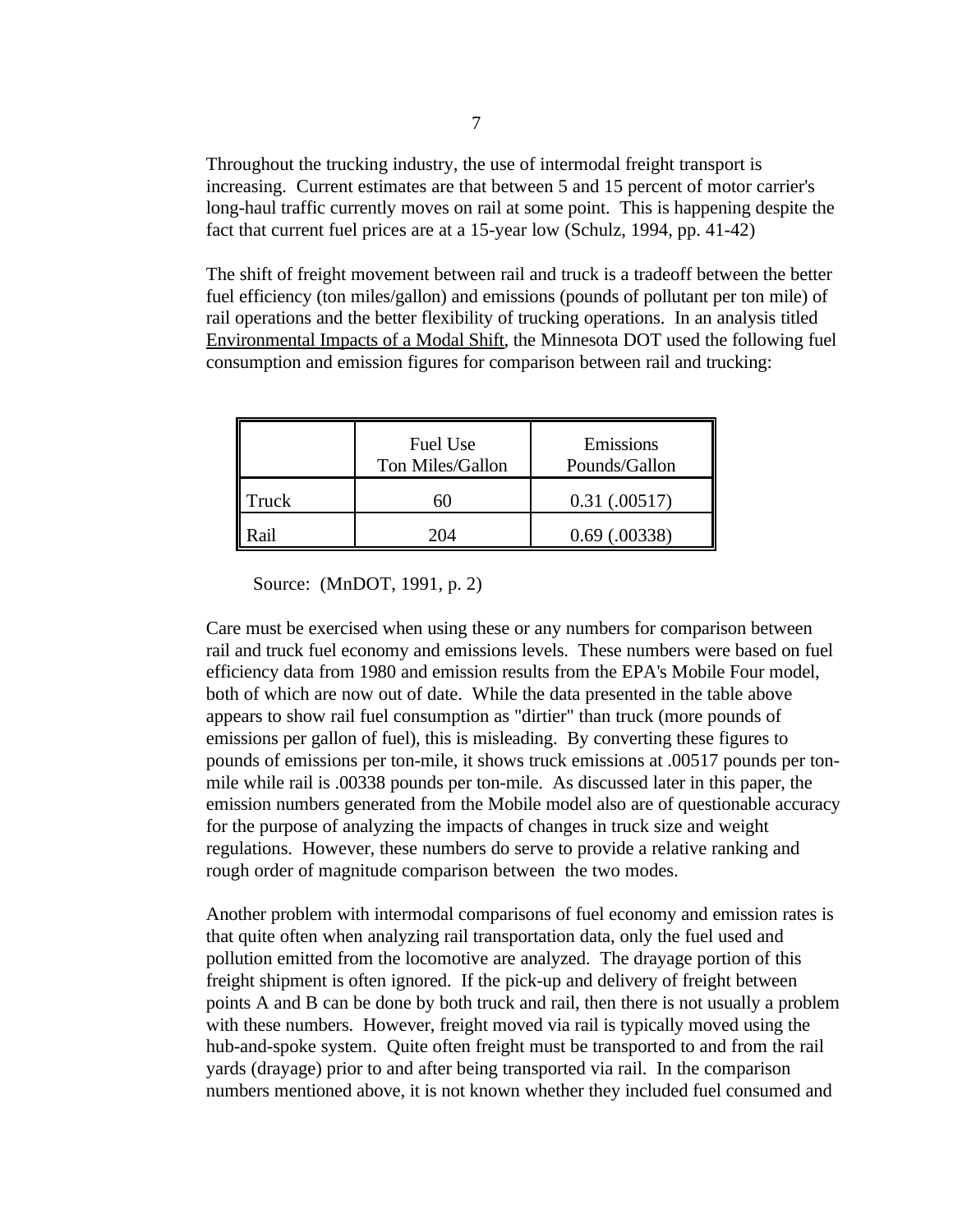pollutants emitted from the drayage process in the rail numbers or not. If not, this would certainly impact the overall environmental comparison between truck and rail transport.

In general, as truck size and weight regulations are modified, the environmental impact from intermodal freight movement will mirror the shift in freight movement between the modes. As the size and weight of trucks is increased, there will be a shift in the amount of freight carried from rail onto trucks. Since trucks are typically less fuel efficient (ton miles/gallon) and emit more pollutants (pounds/ton-mile) than rail shipments, this shift will tend to have a negative impact on the environment. Conversely, as size and weight limits are reduced, freight would shift from trucks onto rail having a positive environmental impact.

# **1.5 Truck Usage (i.e., Federal Implementation Plan)**

The EPA, under the authority of the Clean Air Act, has promulgated the proposed FIP (an air quality plan) for three areas in California: the South Coast Area, Ventura, and Sacramento. The FIP was issued as a Notice of Proposed Rulemaking on May 5, 1994, and contains several significant proposals which could impact the trucking industry. As changes in truck size and weight regulations are addressed, potential implications and interactions with the FIP must be considered.

As stated earlier, the FIP proposes a standard of 1.5 g/bhp-hr NOx emissions for 1999. Given the state of technology with regards to diesel emissions, it is projected that the most advanced engine could only achieve a level of 2.0 g/bhp-hr NOx by the year 2002 (EPA Docket No. A-94-09, 1994, p. 25) If the FIP requirements are imposed and diesel engines in fact cannot meet these emission limits, the impact of changes in truck size and weight regulations would be very different in the FIP areas than in other areas.

The FIP proposes other operational restrictions that could impact truck size and weight regulations. Based on the FIP, in year 2000, out of state truckers in California who don't comply with the fleet averaging program (for emissions) would be limited to one stop per California trip in the FIP areas and two stops in the state. In Sacramento, on-road vehicles would be prohibited from driving one of every five workdays (FHWA, 1993, p. 38). Regardless of how this type of regulation would be enforced, it could pose significant operational difficulties for trucking companies.

#### **1.6 Engine Emissions**

Little data is available that would facilitate the analysis of engine requirements from changes in truck size and weight regulations. From the sources reviewed, some general observations are possible. In general: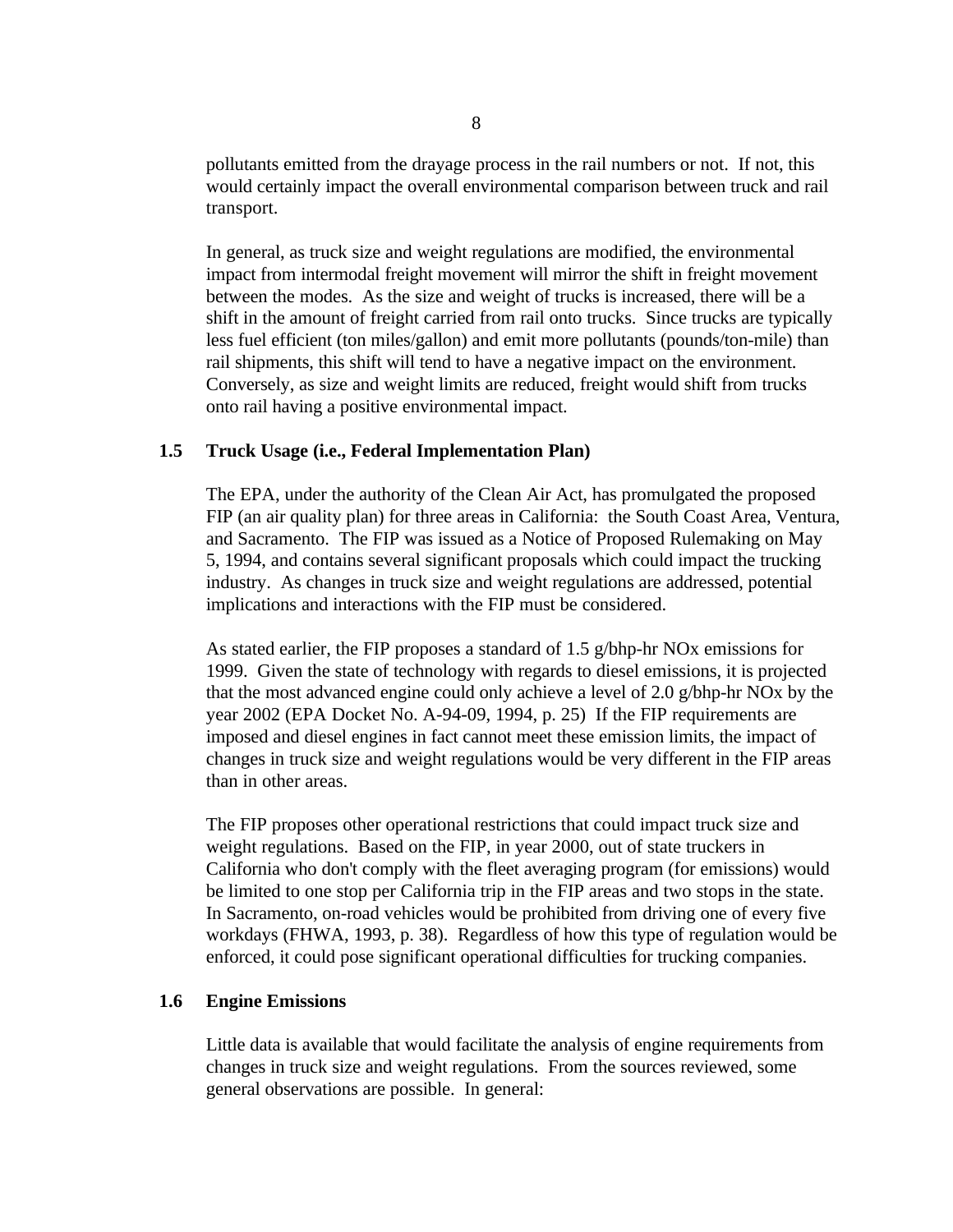- As the weight of a vehicle increases, it's engine size must increase to maintain the same level of performance (weight-to-horsepower ratio).
- As engine size increases, fuel consumption and emission levels also increase,  $\bullet$ though not on a one-to-one relationship.
- As the number of trailers, tires, and articulation points increases, the engine  $\bullet$ load associated with aerodynamic drag will increase thus requiring a larger engine to pull the increased load.

Increases in truck size and weight limits might influence carriers to shift their vehicles to newer, bigger, and potentially more technologically advanced (less polluting) engines. As a given engine is required to pull bigger, heavier loads, its useful life will be reduced and therefore require either earlier/more rebuilds or premature retirement of the engine. While this may have a detrimental economic impact, the potential for upgrading the overall heavy duty vehicle fleet may help in reducing the total emissions from this source. As engines are retired or rebuilt to new standards, the overall emission levels will decrease and improve the air quality. Based on previous studies though, carriers are generally not expected to increase tractor horsepower as they switch to more heavily loaded tractor-trailer combinations (TRB, 1986, p. 176). As a result, the biggest environmental impact associated with changes in truck size and weight regulations from an engine emission viewpoint would be from the increased fuel consumption and emissions necessary for existing engines to pull bigger, heavier loads.

How heavy duty trucks are measured and certified for emission characteristics at the present time deserves discussion. For automobile emission certification, the entire automobile is tested and certified for compliance to emission standards. This is not the case for heavy duty vehicles. The EPA requires the engines of heavy duty vehicles be tested and certified separately for compliance with emissions standards and characteristics. Once the engine is tested and certified, it can be placed in a variety of final vehicle body configurations based on vehicle size, chassis type, intended use, etc.

A heavy duty engine is tested using the Engine Dynamometer Test (40 CFR Part 86, Appendix 1, Part F) commonly referred to as the "transient test". This test runs the engine through a pre-determined horsepower curve to simulate the various forms of actual usage and measures the emissions over time as the test is conducted. While this test cycle attempts to mimic the actual duty cycle the engine will be run through in its normal use, it falls short. Since only the engine (not the entire tractor configuration) is tested, how a particular engine will be used in a specific truck-trailer configuration cannot be known. The material reviewed for this analysis all relied on analyses of testing engine performance separate from vehicle configuration. This is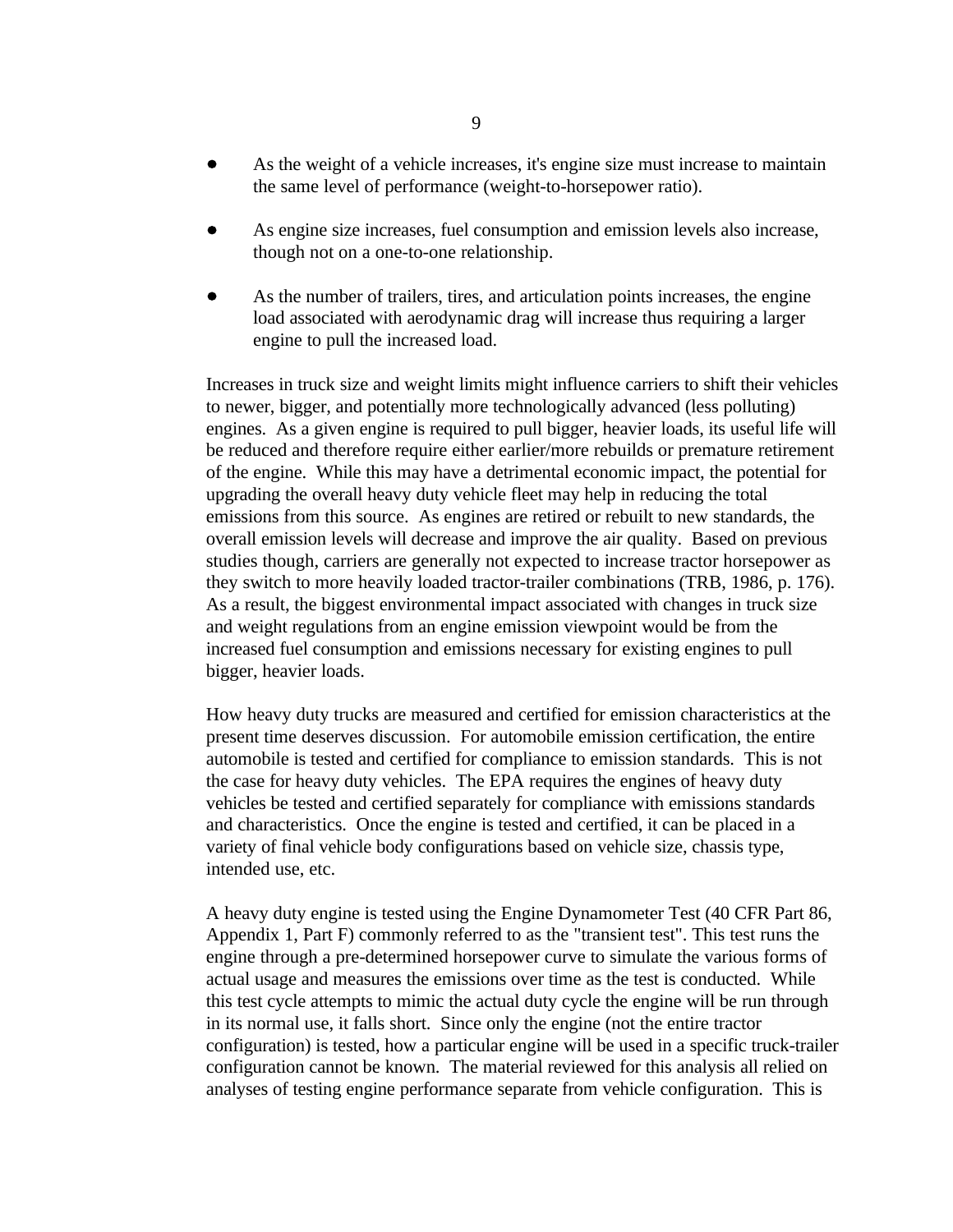an important limitation because the actual usage and emission characteristics of the engine will depend on the final configuration of the tractor it is placed in and the operational requirements placed on that tractor. An engine placed in a tractor used primarily for urban situations will typically have many more short trips with more stops and starts. Since start-ups (cold and hot) and the initial few miles of a trip generate a significant portion of the emissions for the whole trip, those engines placed in short-haul, pick-up and delivery operations will likely emit more pollutants than similar engines placed in long-haul operations. Also, since these vehicles will likely travel only within a specific geographic location (typically a more urbanized location), all their emissions would be released in this area compounding potential ambient air quality problems. In contrast, engines placed in tractors intended for linehaul usage will typically have much longer trips, and fewer starts and stops. In addition, their emission would be spread over a larger geographic area, where they are less likely to add to a specific area's ambient air quality problems.

In an effort to better understand and model the emissions of the heavy-duty vehicle, West Virginia University, working with the U.S. Department of Energy, has developed a Transportable Vehicle Emissions Testing Laboratory. This laboratory consists of a box trailer containing equipment for emissions measurement, data acquisition, and control, and a flatbed carrying the chassis dynamometer unit. At the present time, this laboratory has the ability to perform transient and steady state chassis dynamometer emissions tests on vehicles, simulate a range of urban and highway driving cycles, and measure the emissions from heavy duty vehicles operating on conventional and alternative fuels. This has the potential to solve some of the problems mentioned earlier regarding emissions testing of only the engine and not the entire vehicle configuration. However, the mobile lab currently can only simulate GVW from 20,000 to 60,000 pounds, which does not help when looking at GVW limits above 60,000 pounds.

As part of the Clean Air Act Amendments, the EPA is required to set new emissions standards for emissions of HC, CO, NOx, and particulate matter. Achieving the NOx limits contained in the CAAA by model year 1998 is not likely to cause a large problem with the trucking industry. (This is not the case for the limits in the proposed FIP discussed earlier.) Navistar International Transportation Corporation has already road tested a new heavy duty truck using low sulfur fuel, which meets 89 percent of the 1998 model year requirements. The remaining 11 percent reduction is likely to be achievable through continuing research and development over the next couple of years. In addition, the increased use of low sulfur fuel, which "... contributes significantly to the lowering of nitrogen oxide exhaust emissions from heavy duty diesel trucks", will make the attainment of these standards easier (CRS Report, 1991, p. 8).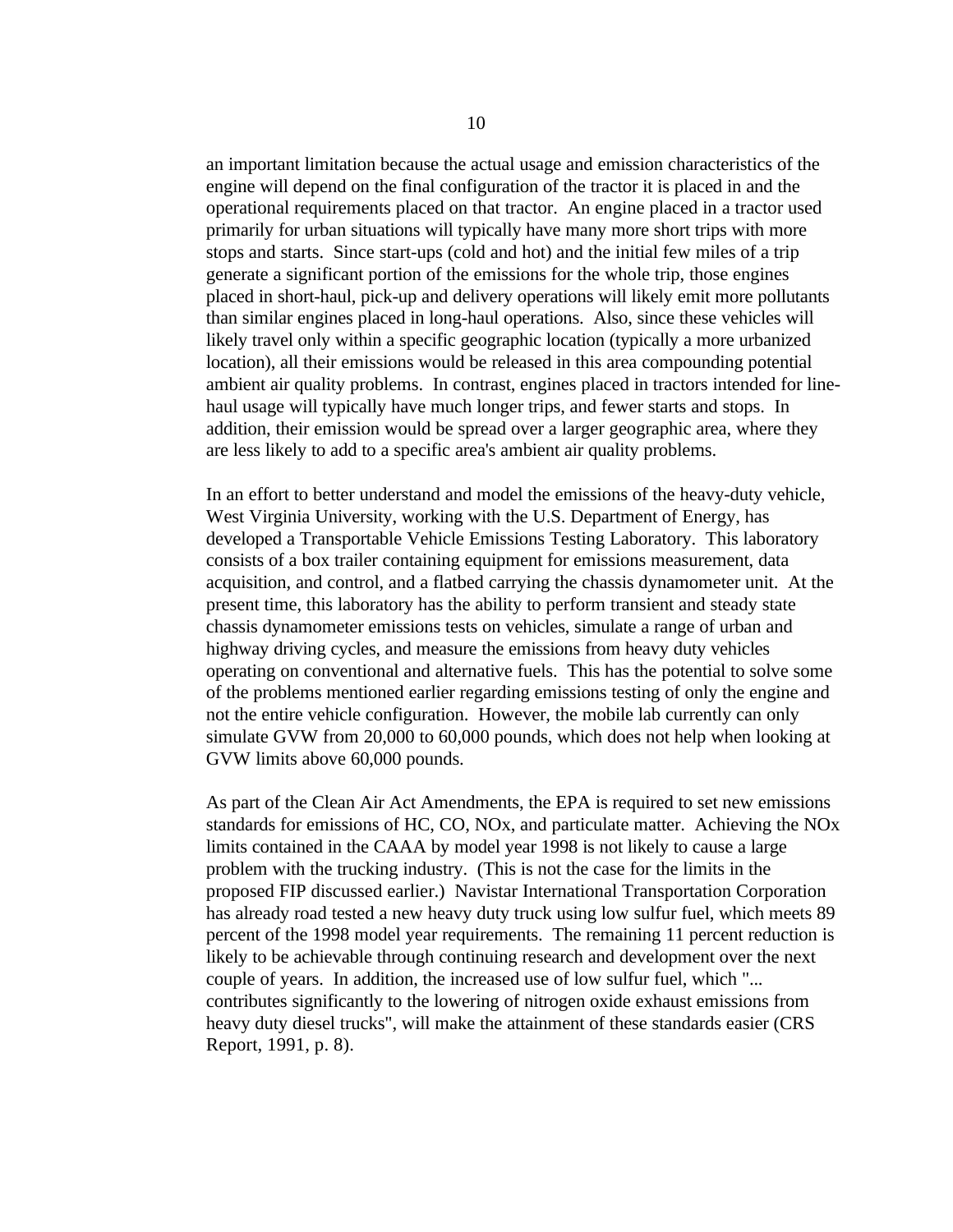# **1.7 Environmental Modeling Capabilities**

There are several air quality models currently being used that incorporate engine emissions into their analysis. The two models that appear to be most commonly used are the EPA's MOBILE model and California Air Quality Management District's EMFAC (EMissions FACtors) model.

The MOBILE and EMFAC emissions models calculate the in-use emissions of Volatile Organic Compounds (VOCs), NOx, CO and particulates of mobile sources as functions of calendar year, ambient temperature and driving situation in units of grams per mile (g/mi) for class specific vehicles. These emissions factors, in conjunction with the estimated VMT are used to estimate the total emissions of the regulated pollutants within a geographical region. These emissions inventories may then be used as inputs to urban air shed models to determine if the urban air will be in compliance with regulations.

The EMFAC and MOBILE models use effectively the same algorithms to estimate the emission factors for mobile sources. The primary difference between the models is that the emissions factors data are different due to different emissions regulations in California. As a result, for truck size and weight issues, there is no appreciable difference between the two models and the remainder of the discussion regarding the applicability of these models to truck size and weight regulations will focus around the MOBILE model.

The MOBILE model generates in-use emissions factors for the eight vehicle classes listed below:

| Light duty gasoline powered automobiles                                 |
|-------------------------------------------------------------------------|
| Light duty gasoline powered trucks, less than 6,000 lb. (GVW)           |
| Light duty gasoline powered trucks greater than 6,000 lb. and less than |
| 8,500 lb. (GVW)                                                         |
| Heavy duty gasoline powered trucks, greater than 8,500 lb. (GVW)        |
| Light duty diesel powered automobiles                                   |
| Light duty diesel powered trucks, less than 8,500 lb. (GVW)             |
| Heavy duty diesel powered trucks, greater than 8,500 lb. (GVW)          |
| On road motorcycles                                                     |
|                                                                         |

Recently the MOBILE model has been modified to generate emissions factors for particulate matter only using an expanded vehicle classification system for HDDV. These expanded classes include:

| LHDDT | Light heavy duty diesel trucks $(10,000 < 19,500)$                          |
|-------|-----------------------------------------------------------------------------|
| MHDDT | Medium Heavy duty diesel trucks $(19,500 \text{ lb.} < 33,000 \text{ lb.})$ |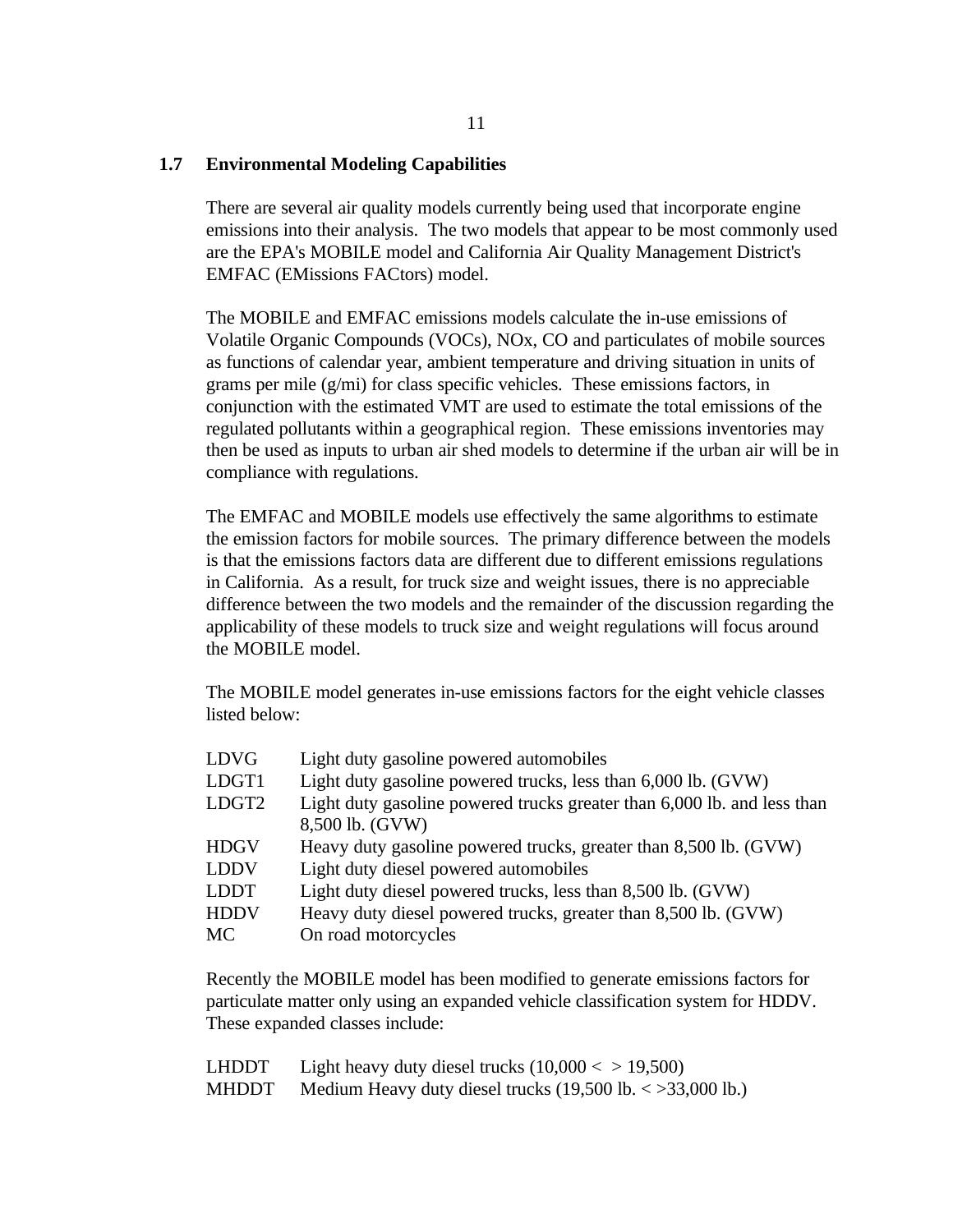HHDDV Heavy duty diesel powered trucks, greater than 33,000 lb. (GVW)

The emission factor for each vehicle class is derived from the relationship:

 $mass of emissions (g) = mass of emissions (g) = \chi$  *miles traveled (mi) energy delivered (BHPhr) BSFC (lb/BHPhr) x FE (mi/gal)*

where the energy unit, bhp-hr is a brake horsepower hour, BSFC (break specific fuel consumption) is a measure of the pounds of fuel consumed per unit energy delivered, FE (fuel economy) is a measure of the miles traveled per gallon of fuel consumed, and  $p$  is the density of the fuel used. The four terms in this calculation are provided by either the vehicle manufacturers or are obtained in laboratory tests. A weighted fleet average is then obtained using vehicle sales and/or registration records.

The MOBILE and EMFAC models are comprehensive in that they have been designed to estimate the emissions factors for a wide range of scenarios and are based on sound methodology. But, these models were not intended to be used as tools to investigate the impact of truck size and weight regulations on the emission rates of regulated pollutants. Rather, these models were developed to monitor emissions inventories within various urban areas and to investigate the level of compliance within these urban areas with air quality standards. Both models treat all diesel powered trucks greater than 8,500 pounds as heavy duty trucks. By not distinguishing among trucks heavier than 8,500 pounds, these models cannot be used to effectively evaluate the environmental impacts of changes in truck size and weight regulations. Even the more precise numbers used to estimate particulate emissions group all trucks with GVW greater than 33,000 pounds into one category. To use these models for evaluating the environmental impact of truck size and weight regulations, modifications must be made in order to produce reasonable estimates of the impact on net emissions due to truck size and weight policies. Alternatively, an independent model could be developed with specific application to the trucking industry.

Another problem with the existing environmental emission models is their reliance on VMT. The models estimate emissions by using an emission factor (grams per mile) and VMT. Therefore, if a scenario reduces VMT by 10 percent, then it would also reduce emissions by 10 percent. There is a danger in using VMT as the underpinning of environmental evaluations. While it is true that the farther and longer a vehicle travels, the more emissions it will release, a significant portion of a vehicles emissions are released during the "cold start" phase or beginning of a trip. By pinning emissions directly to VMT, these models are effectively ignoring the cold-start/hotstart problem with vehicle emissions.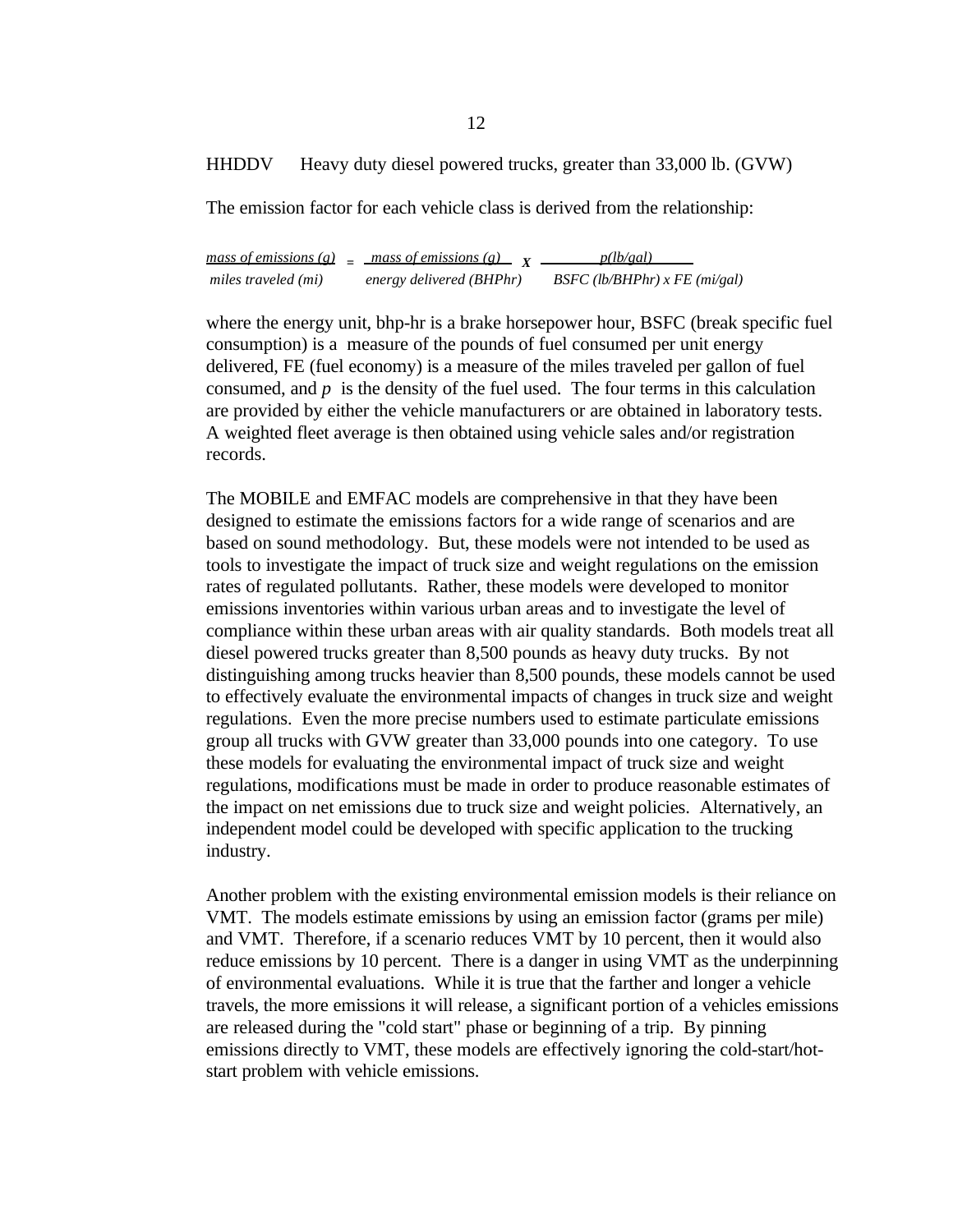### **1.8 Vehicle Related Noise Considerations\***

#### **(a) Background**

The major contributor of noise pollution from trucks are the tires and engines. Additional sources of truck noise come from auxiliary systems such as compression brakes and refrigeration units. Typically, the engine sound level is associated with its revolutions per minute. As the engine revolutions increase, the sound level increases. Engine noise is related more to load (grade and acceleration) than it is to truck speed and consists of the block vibration, cooling system (fan noise), exhaust system, combustion-air inlet system, engine-driven air-brake compressor, and transmission and driveline. Although a function of load more than speed, engine and drivetrain noise dominates overall truck noise generation below 30 mph. Truck size and weight does play a part in the engine noise generated at speeds below 30 mph. Assuming similar truck designs and configurations, the difference in sound levels between say, an 80,000 pound truck and a 105,000 pound truck, will vary with engine speed while accelerating through the gear ranges. Therefore, given similar engines in both trucks, the heavier truck will have greater engine loads during operations and generate greater noise levels than the smaller truck. Actual truck noise characteristics are dependent on engine, transmission, and vehicle design characteristics. At speeds above 30 mph, tire noise dominates truck noise generation. While tires are not the only noise source at speeds above 30 mph, tire noise increases with speed at a greater rate than do engine and driveline noise sources.

In the vicinity of roads on which trucks make up more than 2 or 3 percent of the traffic volume, truck noise usually dominates the noise from all other vehicles. An increase in total truck traffic brought about by improved efficiency of operations and a resulting diversion from rail to truck could increase these deleterious effects even if improvements are made in noise and exhaust emissions. As a result of the effectiveness of federally mandated noise control, the range of noise levels attributable to gross weight difference is small at full-load engine conditions below 30 mph. However, because tire noise increases with truck speed at a greater rate than engine and driveline noise, it begins to dominate the total noise at about 30 mph. At higher speeds, tire

Unless referenced otherwise, the discussions on noise impacts associated with changes in \* truck size and weight are from charles Rodman, Battelle. Mr. Rodman is a professional engineer (Ohio) with over 23 years experience in research relating to environmental noise analysis, monitoring and control of machinery noise, vibration, and dynamic stress.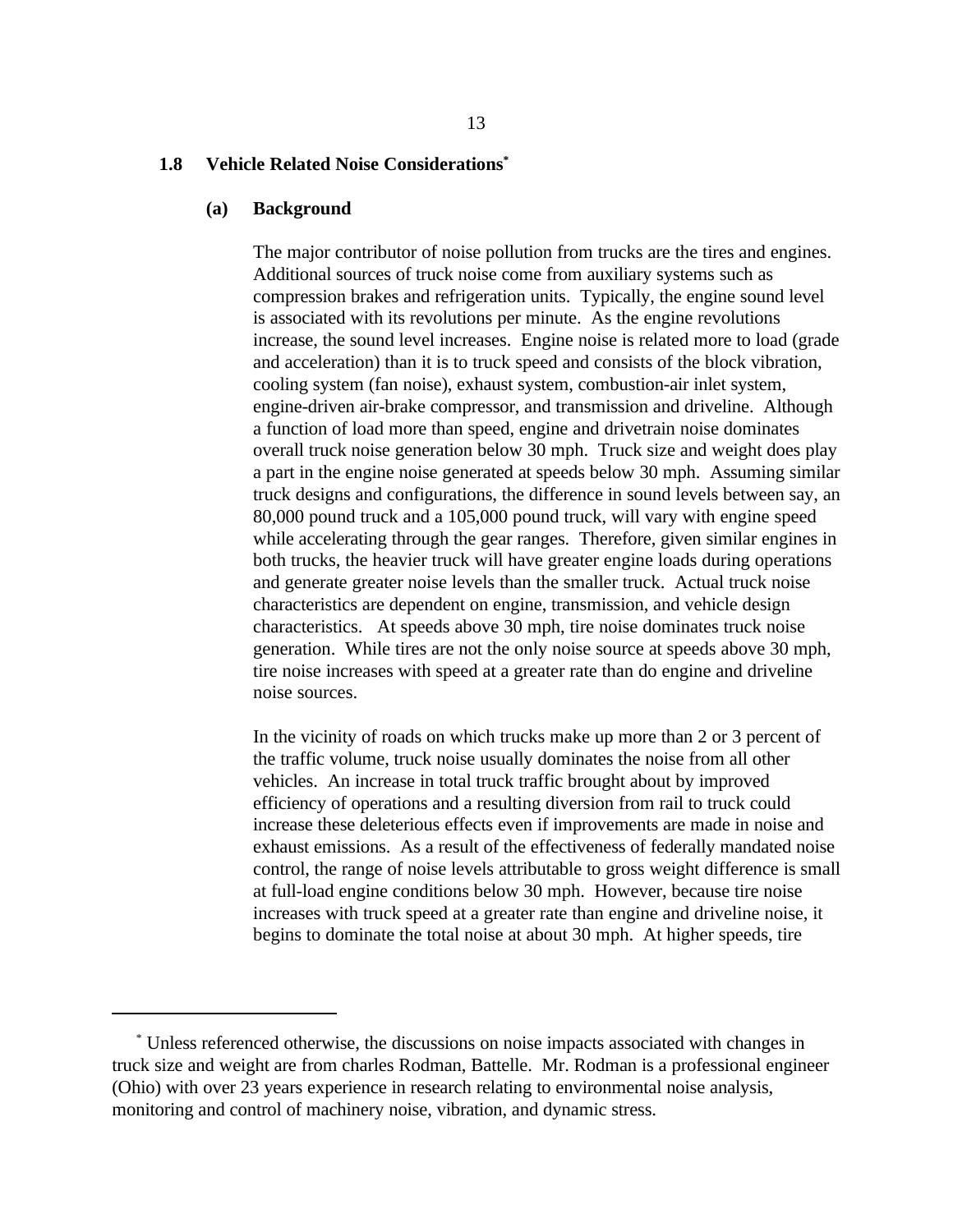noise becomes the major contributor to the overall truck noise level.<sup>\*</sup> Engine and driveline noise, although a less significant contributor to the noise level in areas adjacent to the highway, is important from the standpoint of penetration of truck noise into the communities through which the highways pass. This seemingly paradoxical behavior of sound occurs because the higher frequency tire sound is attenuated more than the lower frequency engine sound.

According to the U.S. DOT, changes in truck size and weight regulations would change community exposure to noise in three ways:

- Changes in the distribution of weights and axle configuration types would change the noise levels generated by a given number of trucks on the road.
- Larger loads might increase the time trucks spend in the acceleration  $\bullet$ mode if new and larger engines are not used.
- $\bullet$ Diversion of freight traffic from rail to truck (or vice versa), together with changes in the average load per truck, would change the number of trucks generating noise (U.S. DOT, 1981, pp. IV-24).

The type of driving (urban vs. rural) can influence the noise associated with truck operations. While urban vehicles, for the majority of operating conditions, will not achieve highway speeds, a longer and heavier vehicle under these conditions will produce the same noise level as a shorter, lighter combination due to the fact that the truck noise level is dominated by engine and exhaust noise (Barr, 1981, p. 15). As scenarios are considered to modify the truck size and weight limits, care must be taken as to the effects on the percentage of urban and rural traffic affected. If the majority of the changes will occur on interstate highways and rural settings, the dominant noise source will be the tires. However, if changes are made that impact the number and/or size of trucks operating in urban settings, then the engine noise will tend to dominate the noise issue.

As measured according to the procedures specified by applicable federal standards. (SAE \* J366b).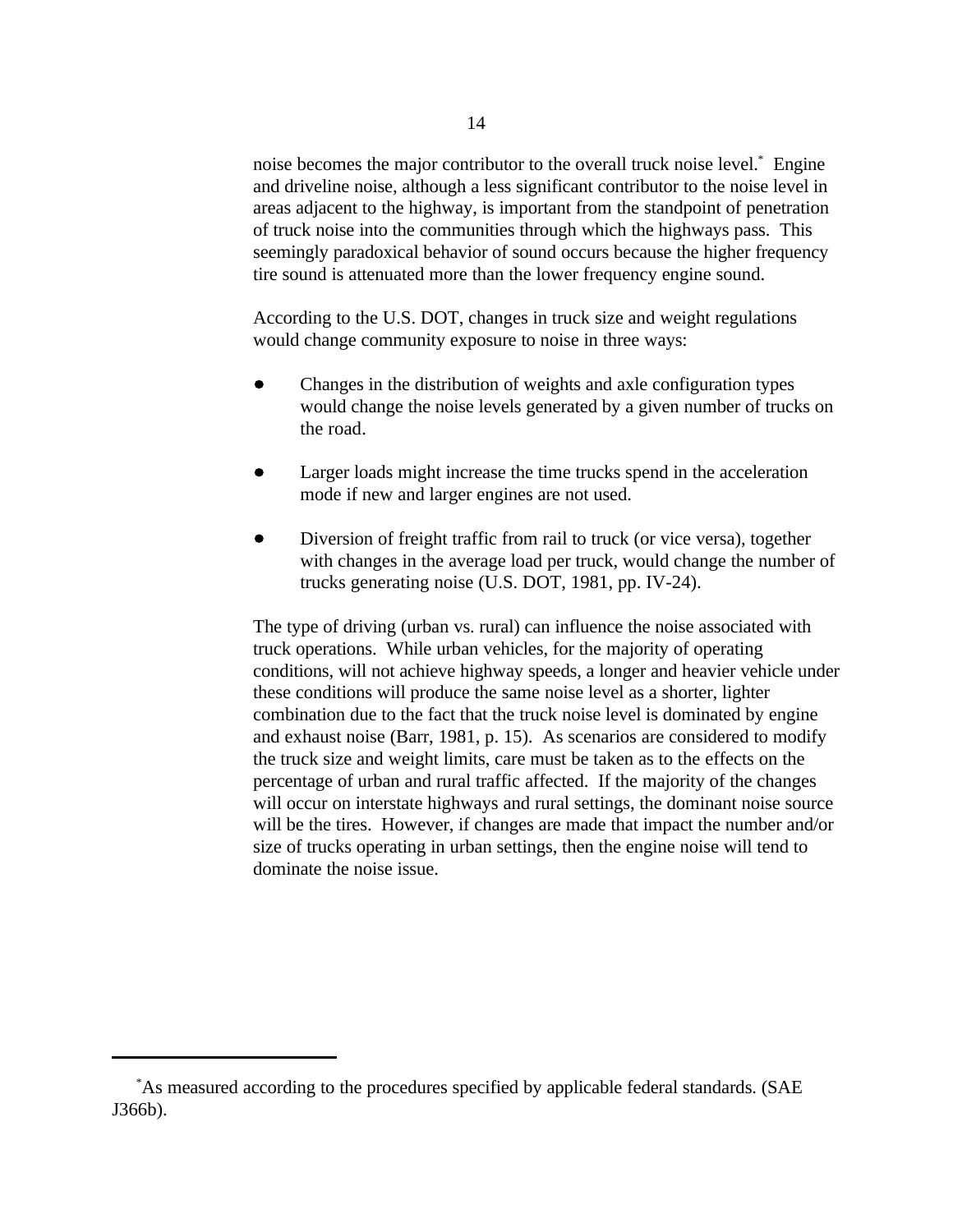## **(b) Technical Relationships with Specific Issues**

Truck size and weight regulations can impact noise emissions in four basic areas:

- Effects of increased horsepower  $\bullet$
- $\bullet$ Effects of increased load (other than increased horsepower)
- Effects of increased trailer size
- $\bullet$ Effects of reducing/increasing the number of trucks operating as a percentage of overall traffic.

Effects of Increased Horsepower. One can expect an increase in engine horsepower if truck size increases. Increases in weight, aerodynamic drag, and rolling resistance (from more tires), combined with the desire to maintain truck operating performance standards are the factors that will dictate the horsepower increase.

Assuming that the same vehicle technology would apply, the increase in lowspeed (below 30-50 mph) engine and drive train noise can be expected to increase as a function (10 times the  $Log<sub>10</sub>$  of the ratio representing the increase in horsepower) of the increase in horsepower requirements (Rodman, 1994). For example, the maximum low speed engine sound level would increase by 1.8 decibel (dB) if the engine horsepower were increased by 50 percent.

Effects of Increased Load (Other than Increased Horsepower). One source would be the increase in tire noise. As the number and/or size of tires per truck increases, the overall truck noise increases. Assuming the increase in tire-generated noise followed a similar relationship as the engine noise, the estimated increase in sound level is 10 times the  $Log_{(Base 10)}$  of the ratio of the number of wheels or 1 dB for an increase from 16 wheels to 20. While this increase is theoretically not noticeable to a listener, the increase for two trucks in close proximity would be 4 dB. This unexpected increase is the result of the manner in which sound levels combine.

The increased horsepower requirements of auxiliary equipment on the truck/trailer would also contribute to the overall truck noise. For example, the increased horsepower of refrigeration equipment is required to meet the demands of larger refrigerated trucks. The expected increase in sound level would be approximately the same order of magnitude as for truck engine noise. Another example would be the increased noise from an engine compression brake (if used). This would be the result of having to dissipate the increased energy resulting from the increased mass of the vehicle.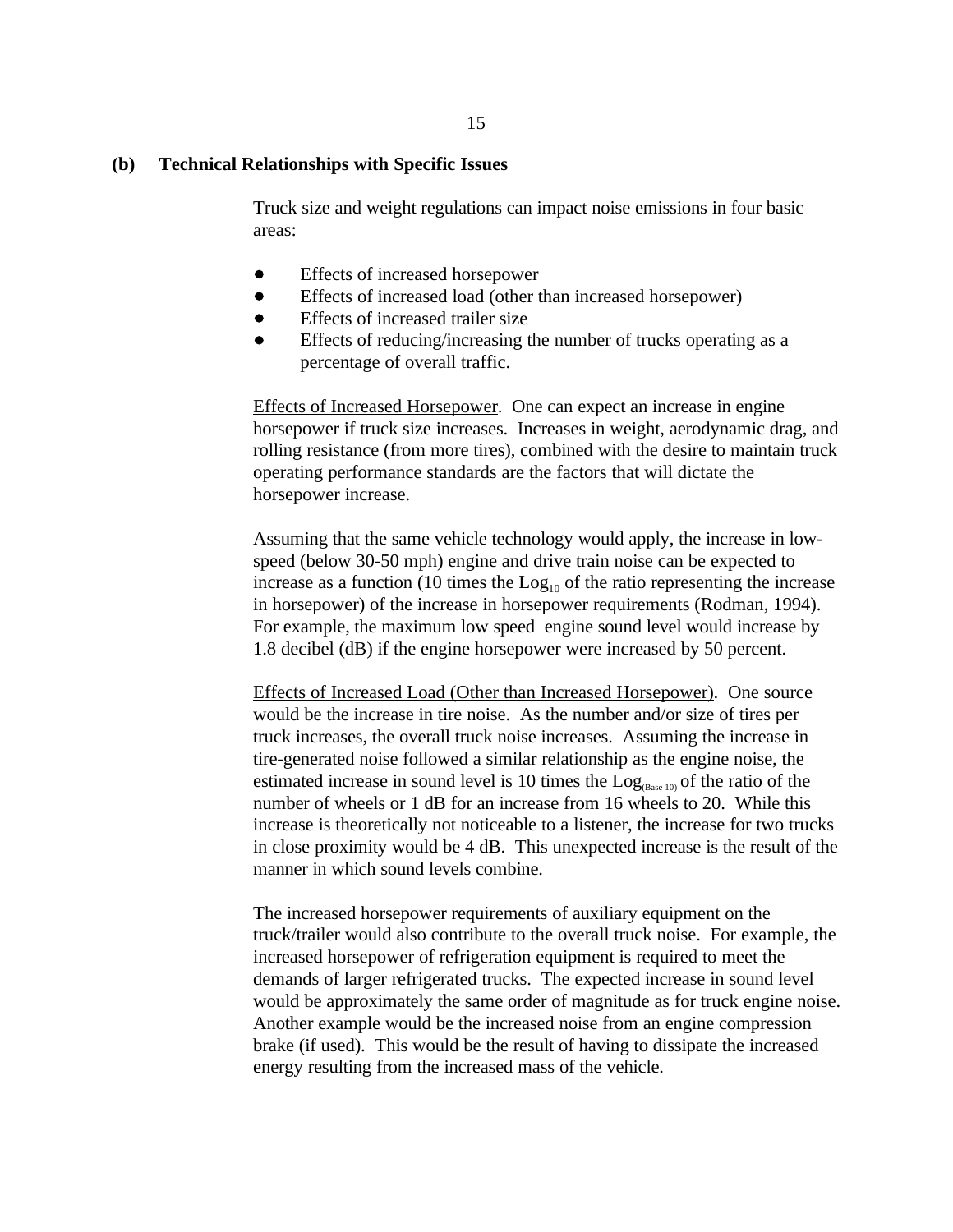Effects of Increased Trailer Size. Increased reflection of adjacent-lane noise is another factor that would increase the noise associated with increased trailer sizes. The flat sides of a trailer act as a reflector to noise from vehicles in adjacent lanes. The larger the area of the reflector, the more sound energy there is reflected. One of the effects would be a reduction in the effectiveness of road-side noise barriers because more noise would be directed over the top of the barrier. This would tend to increase the quantity of people "highly annoyed."

As the size of the trailer increases, it enhances the line-source effect. For a point noise source (relatively small, single source, like a single automobile or truck), the dispersion of sound energy with distance is approximately 6 dB for each doubling of distance. For a line source (longer source or multiple vehicles, like a truck convoy), the dissipation drops to 3 dB for each doubling of distance. As a consequence, noise from longer trucks, especially when in convoys, will propagate further into a roadside community before it undergoes a specific amount of attenuation.

Effects of Reducing/Increasing the Number of Trucks Operating as a Percentage of Overall Traffic. At 55 mph, reducing the percentage of traffic made up of trucks produces the following changes in traffic related sound level.

| <b>Changes Truck Factor</b> | Reduction in Sound Level |
|-----------------------------|--------------------------|
| 20% to 15%                  | 1 dB                     |
| 15% to 10%                  | 1.5 dB                   |
| 10% to 5%                   | $2.5$ db                 |

That is (from the above table), to produce a noticeable change in sound level (5 dB) it would be necessary to reduce the mix of trucks on the road from 20 percent of total traffic to 5 percent of total traffic (Harris, 1979).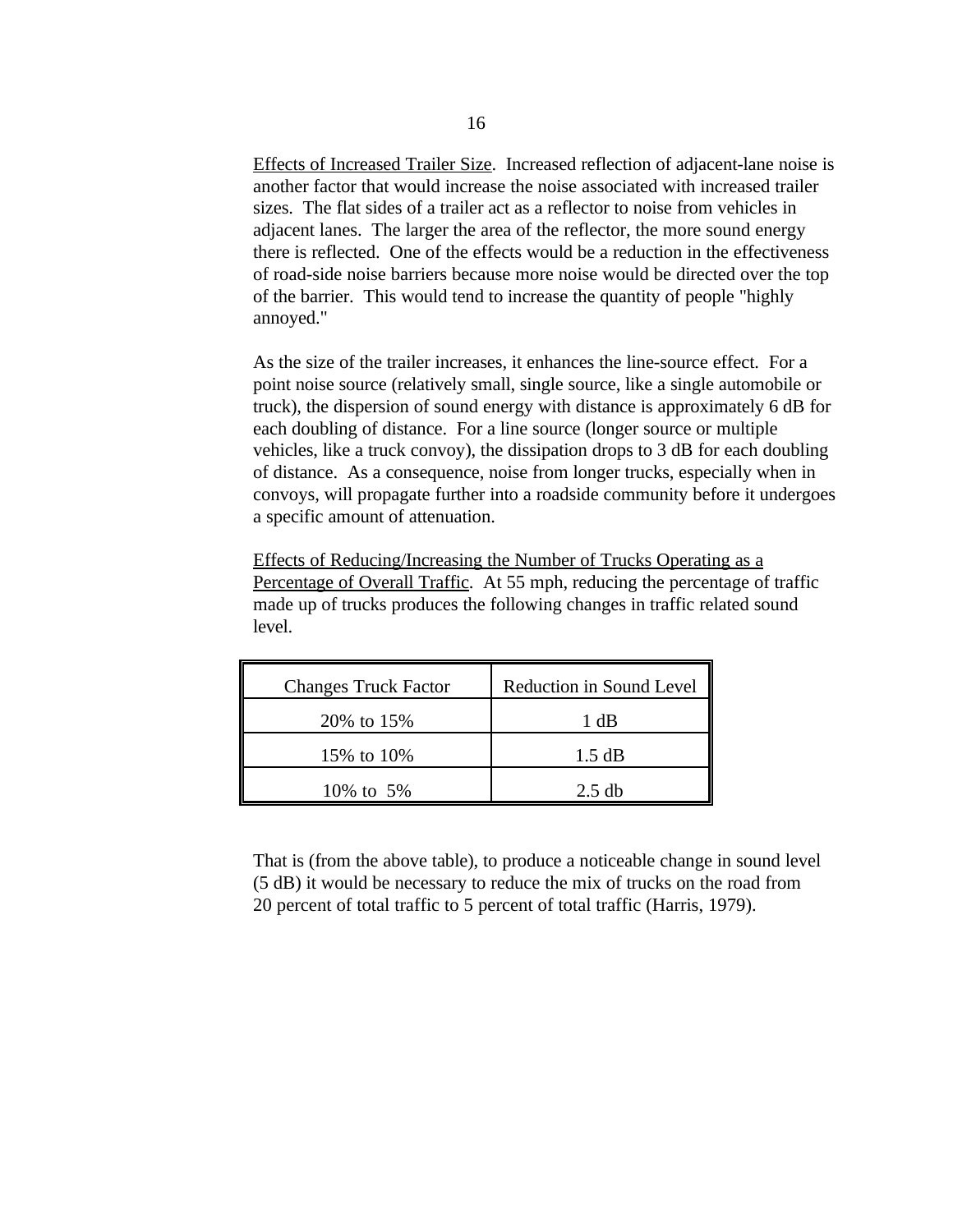#### **1.9 Truck Induced Vibrations**

In addition to being a source of noise pollution, heavy truck transport has another potentially adverse environmental impact: vibration, both earthborne and airborne. For example, it has been postulated that earthborne and airborne vibration from the engines and tires of heavy trucks is responsible for structural damage to buildings (specifically windows, walls, and floors) residing adjacent to or near roadways with moderate traffic volumes and vehicular speeds. Additionally, vibration can adversely affect those living in houses close to highway infrastructure (i.e., sleep disruption and general quality of life). People are more frequently disturbed by airborne vibration (in the frequency range of 50-100 Hz affecting windows and suspended floors), but earthborne vibration (in the 8-20 Hz range affecting walls and solid floors) has the greater potential for causing damage to buildings. Obviously, heavy truck (and in fact, all vehicular) vibration is essentially an urban problem because it exclusively affects those individuals and structures residing within 400 feet of a highway. The major determinants of vibration are vehicle weight and speed, but pavement surface roughness is also a contributing factor. While both vibration and noise are potential problems for structures and individuals residing near highways with moderate heavy truck transport, vibration effects decrease more rapidly with distance than do noise levels. Although current research on the magnitude of traffic-induced vibration is limited, there is no evidence that traffic vibration damages buildings.(Watts, 1990) In fact, one report states that in-house activities often create greater building vibrations than those caused by earthborne vibration, such as vehicular traffic, construction equipment, and train passbys (Hatano and Hendricks, 1985).

#### **2.0 Knowledge Gaps and Research Needs**

#### **2.1 Existing Studies**

Although there have been a few environmental studies examining the impacts from modifying truck size and weight regulations, these are now out of date and of limited scope. The study conducted by the ATA in 1981 is now 13 years old and only addressed the "barrier states" which, at the time, did not have the same GVW and length maximums as the remainder of the states. Finally, all the analyses within this report were based on VMT. While VMT has been the standard used for this type of analysis in the past, it does not fully address the problem at hand. The easiest way to describe the problem is with a simple example.

If you had two 50,000 lb. GVW heavy duty trucks each traveling a distance of 10 miles, there would be a total of 20 VMT (10\*2). If you were able to combine those two vehicles into one, 100,000 lb. GVW heavy duty truck, traveling the same 10 miles, you would then only have 10 VMT. Using a strict tie to the VMT, you would expect emissions to be cut in half with the larger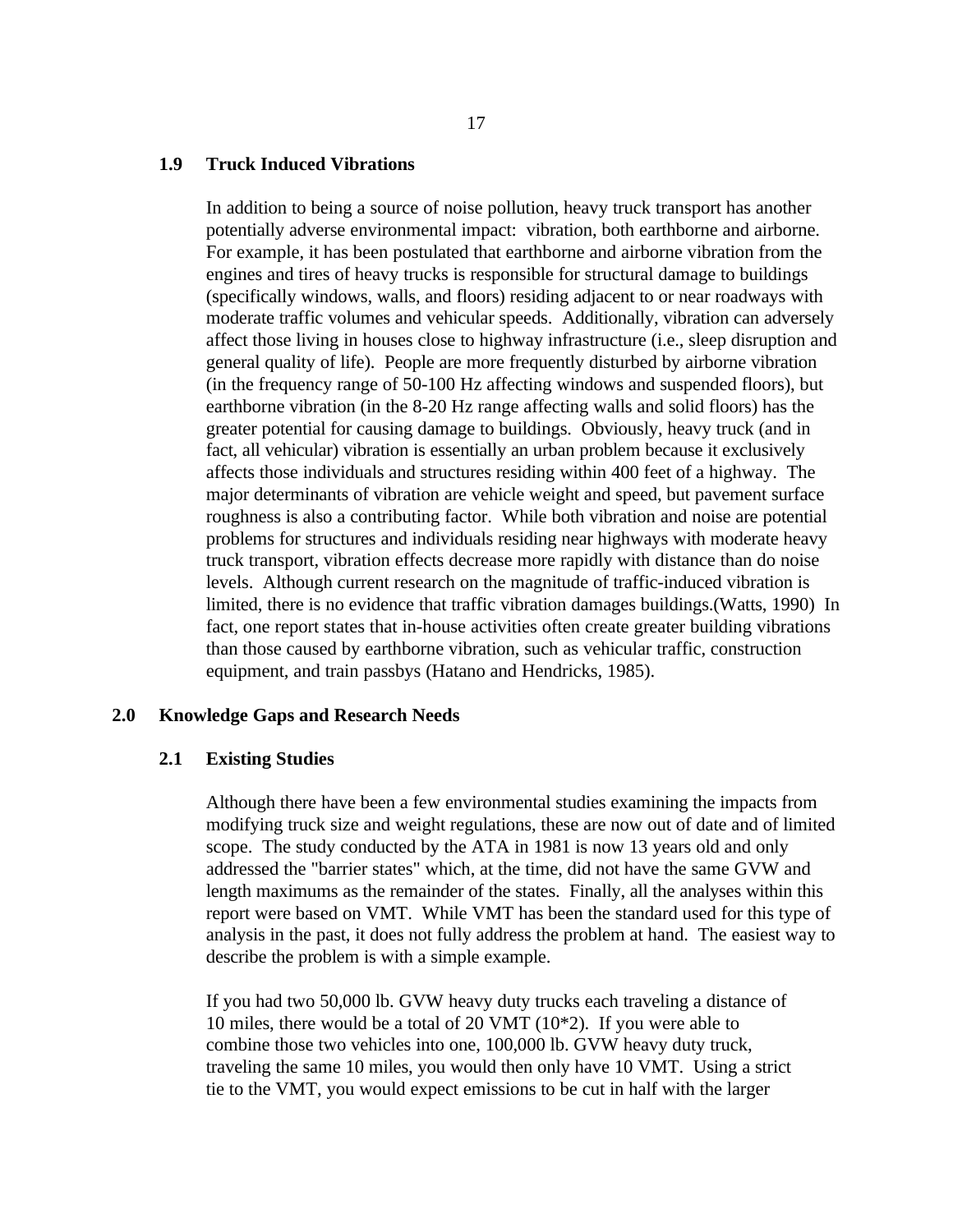truck because there are half as many VMT. However, as discussed earlier in this paper, this is not the case. While you would expect the emissions from the one larger truck to be less than the combined emissions of the two smaller trucks, it would not likely be half as much. Therefore, tying environmental analysis to VMT when analyzing the effects of truck size and weight regulations is likely to lead to erroneous results that do not accurately portray the real world.

Another area lacking in research is the comparison of vehicle engine condition with emission levels. While it is generally believed that newer vehicles are less polluting than older vehicles, no significant research was found documenting vehicle emission levels as the vehicle ages.

#### **2.2 Modeling**

To estimate the impact of truck size and weight regulations on the emissions of pollutants the vehicle classifications for heavy duty vehicles must be expanded. The expanded vehicle classification system must be capable of resolving different emissions factors for heavy duty vehicles differing in GVW by 10,000 pounds or less and also must be able to resolve different emission factors for heavy duty vehicles with different trailer configurations.

Systematic expansion of the data base will depend on what the expected operating conditions for the additional vehicle classes and on what aspects of vehicle size and configuration have a significant impact on vehicle emissions. Because the heavier truck classes would most likely be involved in long-haul trucking, the operating conditions may be a simplifying factor in this case. A determination would still need to be made as to whether or not the small amount of urban driving still contributes significantly to the total vehicle emissions.

The effect of different vehicle size and configuration on emissions could be much more complicated. If vehicle emissions are sensitive to only a few factors and are strongly correlated, then extending the data base should be straightforward. However, if emissions are strongly dependent on a large number of separate variables with little correlation, then a much larger program of testing and modeling will be required in order to incorporate the characteristics of the additional heavy-duty classes. Preliminary investigations along these lines are being carried out by Accurex. A panel to discuss this issue is being planned for the next SAE congress in Detroit in February, 1995.

Because of the relatively large number of engine types and chassis, it is not feasible to directly measure directly measure the performance of all possible engine-chassis combinations. Some combination of modeling and direct measurement will be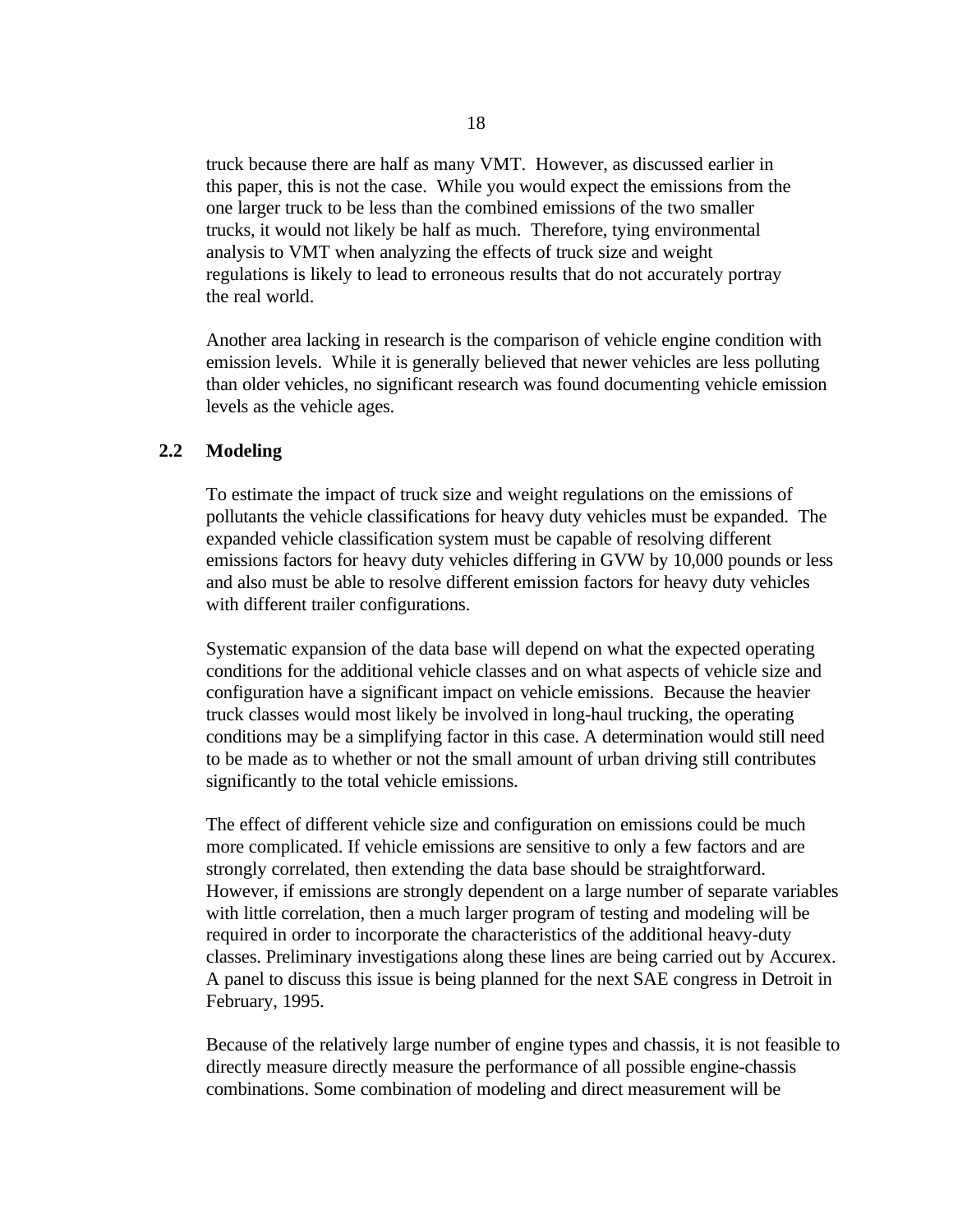required in order to generate emission and performance numbers for the enginechassis combinations in actual use.

Emission numbers for each individual engine type are provided by the manufacturer as part of the certification program. These numbers are obtained as averages over an engine test stand measurement using a transient test cycle designed to reflect driving in urban conditions. Information from the individual parts of the test cycle is obtained by the manufacturers but is usually treated as proprietary. The California Air Resources Board is currently conducting experiments using a heavy-duty chassis dynamometer to investigate how well transient test stand data correlates with emission from actual engine chassis combinations. West Virginia University has developed a portable heavy-duty vehicle emission testing laboratory that is currently being used to look at emissions from different types of fuels. This apparatus could be used to generate in-use correlations for heavy-duty vehicles, although it is not currently being used for this purpose.

The current methods for estimating truck emissions could be significantly improved. The transient engine test stand data on which current estimates are based is designed to reflect urban use and is likely to be a poor indicator of emission from vehicles engaged primarily in long-haul trucking. Measurements for engine emissions that reflect long-haul use need to be collected. More work needs to be done to develop conversion factors that accurately translate between engine test stand data and vehicle emissions, these conversion factors also need to be validated against measurements for actual engine-chassis combinations. Alternatively, the engine emissions-conversion factor model could be discarded entirely, and a different model developed. This would then need to be parameterized and validated against experimental data. There is also a need for field tests of emissions to verify that the models and correlations developed in the lab are accurate predictors of emissions in real life.

#### **2.3 Fuels**

The MOBILE model assumes all heavy duty vehicles are diesel fueled. To estimate the impact of gasoline or other alternative fuels on the emissions of pollutants, this model must be expanded to include additional classes of vehicles. Since these models are based on data obtained in laboratory tests, additional laboratory tests on engines using alternative fuels would be needed. Alternatively, theoretical simulations could be used to estimate this data.

Experiments are currently under way at West Virginia University to determine the effects of different fuel use on heavy-duty engine emissions.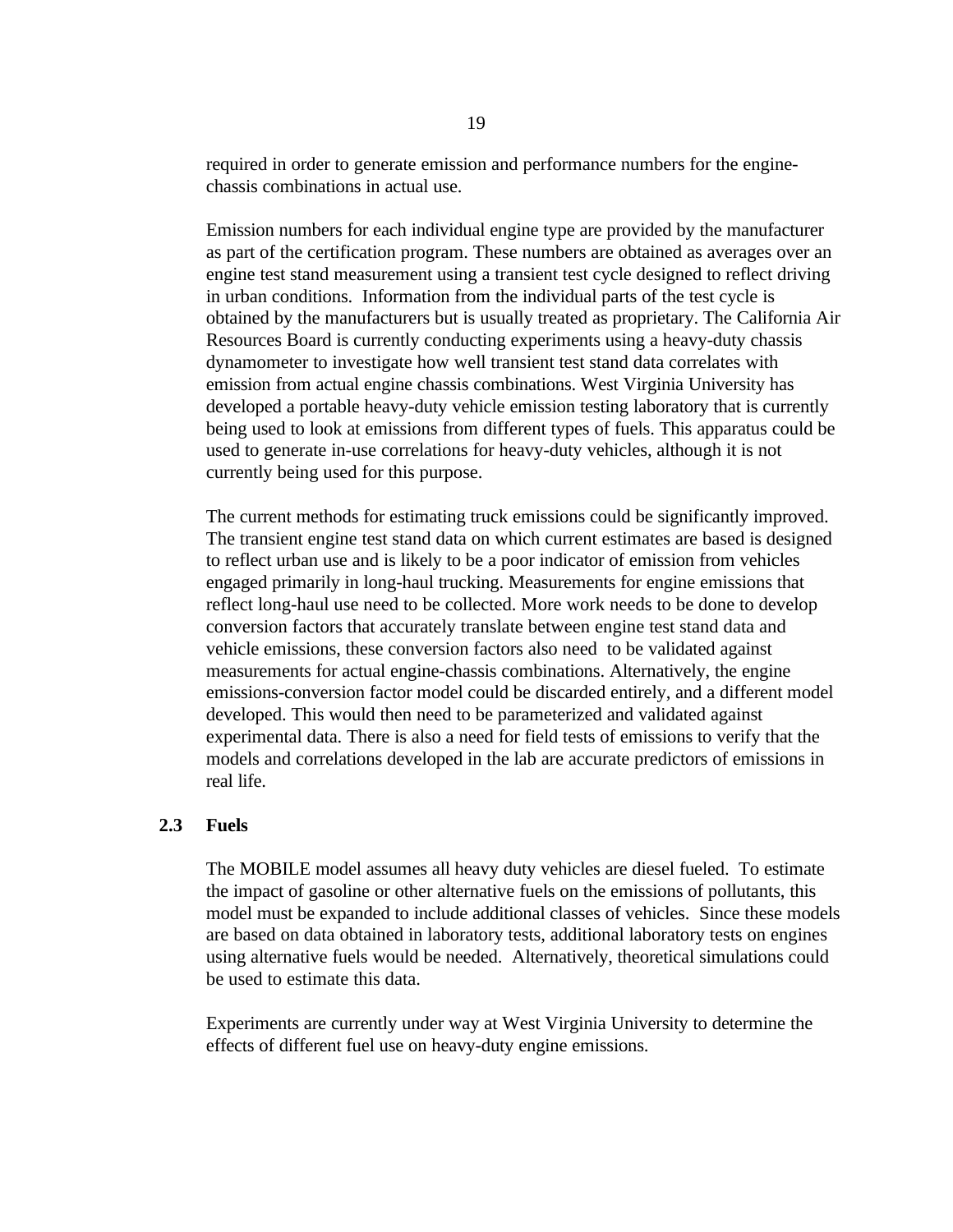#### **2.4 Vehicle Weight**

The broad classification of vehicles used by the MOBILE model lumps all heavy duty vehicles greater than 8,500 lb. into one category. An expanded classification system is needed that is capable of differentiating vehicle weight with a higher resolution and incorporates the characteristics of the vehicles when loaded to different weights and trailer configurations. The extension of this model to address the impact of vehicle weight regulations on emissions requires the extension of these models and the collection of the necessary data.

## **2.5 Vehicle Configuration**

The MOBILE and EMFAC emissions models differentiate the emissions of vehicles based on the GVW and therefore cannot be used to estimate the impact of the vehicle configuration on the emissions of pollutants except to the extent that these vehicles may require different engines. Therefore, if the effect of truck size and configuration on engine output is known for the extended vehicle classifications, then the MOBILE model can be used to estimate the impact on emissions.

## **2.6 Truck Usage**

The emissions factors for gasoline powered vehicles are calculated based on emission measurements obtained using the Federal test procedure (FTP). The FTP measurements are obtained for three modes of operation: cold start, hot stabilization, and hot start. MOBILE then provides various correction factors to account for the effects of age, speed, fuel composition, etc. The proportion of VMT accumulated in the different modes must be specified based on the driving conditions of the vehicles considered. No such level of detail is available for heavy-duty diesel vehicles. The starting point for the emission factors is test stand data for the engine. Conversion factors are then applied to this data to generate the emission factors. The effects of truck size and configuration are accounted for through the conversion factor. To estimate the impact of truck size and weight regulations requires, at a minimum, that the conversion factors for the expanded truck classes be generated along with the VMT estimates for the new categories. Beyond this, improved emission factors could probably be generated using models based on direct measurements of enginechassis combinations. Breaking down the emissions numbers so that they reflect different driving conditions (cold start, acceleration, cruise, etc.) would also make possible more detailed modeling.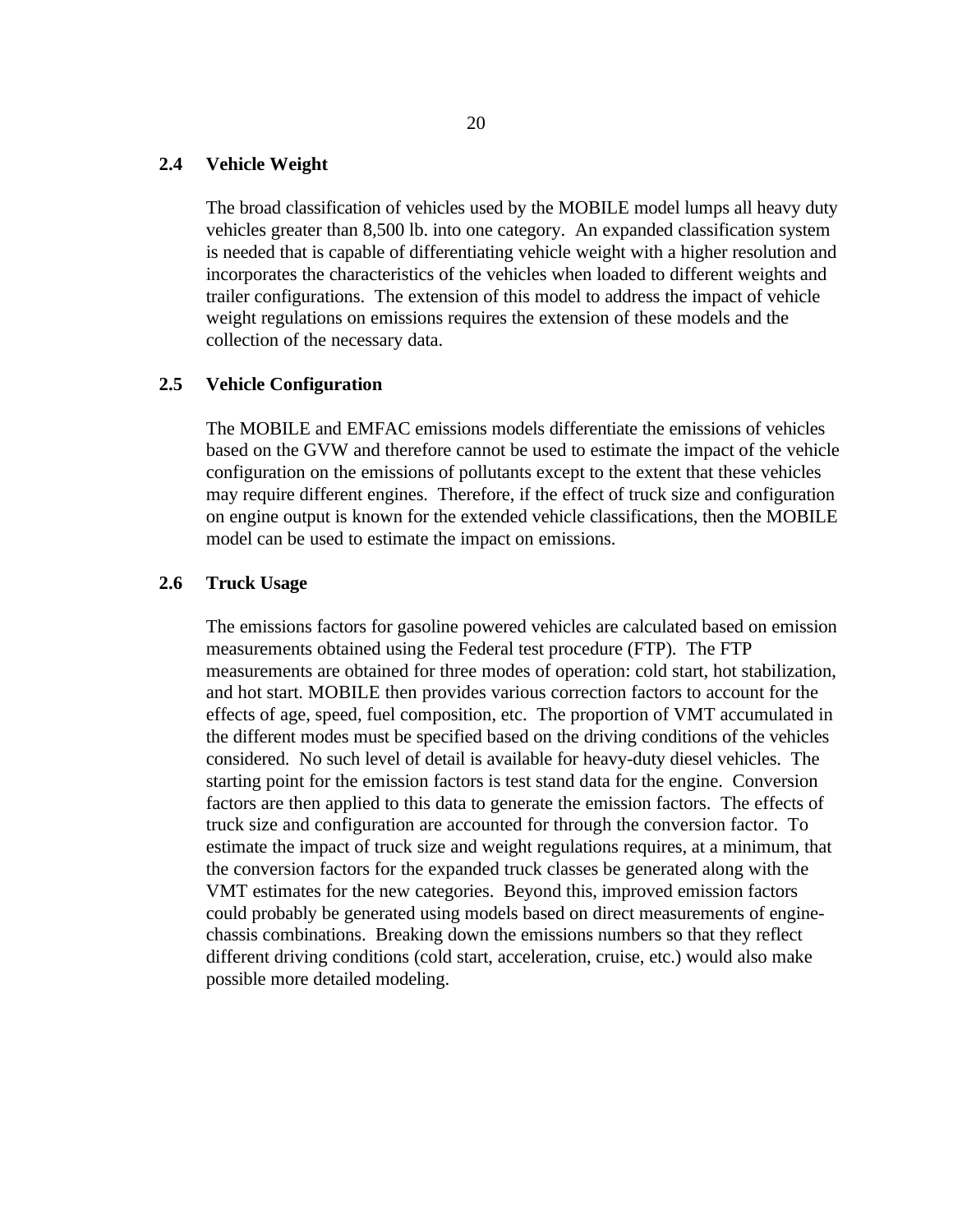## **2.7 Engine Size**

The MOBILE and EMFAC models use engine efficiency data obtained from laboratory experiments or the manufacturer on most engines used by heavy duty vehicles. Therefore, if the effect of truck size and weight regulations on the engines sizes is known and if the vehicle classification system is extended, these models can be used to estimate the impact of engine size on emission levels.

### **2.8 Time of Day Operating Regulations (i.e., L.A. City/County)**

Determining the effect of time of day operating regulations on smog requires an atmospheric model that combines the effects of photochemistry with the local meteorology. Emissions from trucks and other motor vehicles will act as a timedependent source term for this model. If the effect of the regulations on the time dependence of emissions can be resolved, then this can be used as input to atmospheric models to determine the effect on smog levels. Atmospheric codes capable of these predictions for a given emissions source term are available from several sources. The MOBILE model can be used to evaluate the effect of regulations on the source term.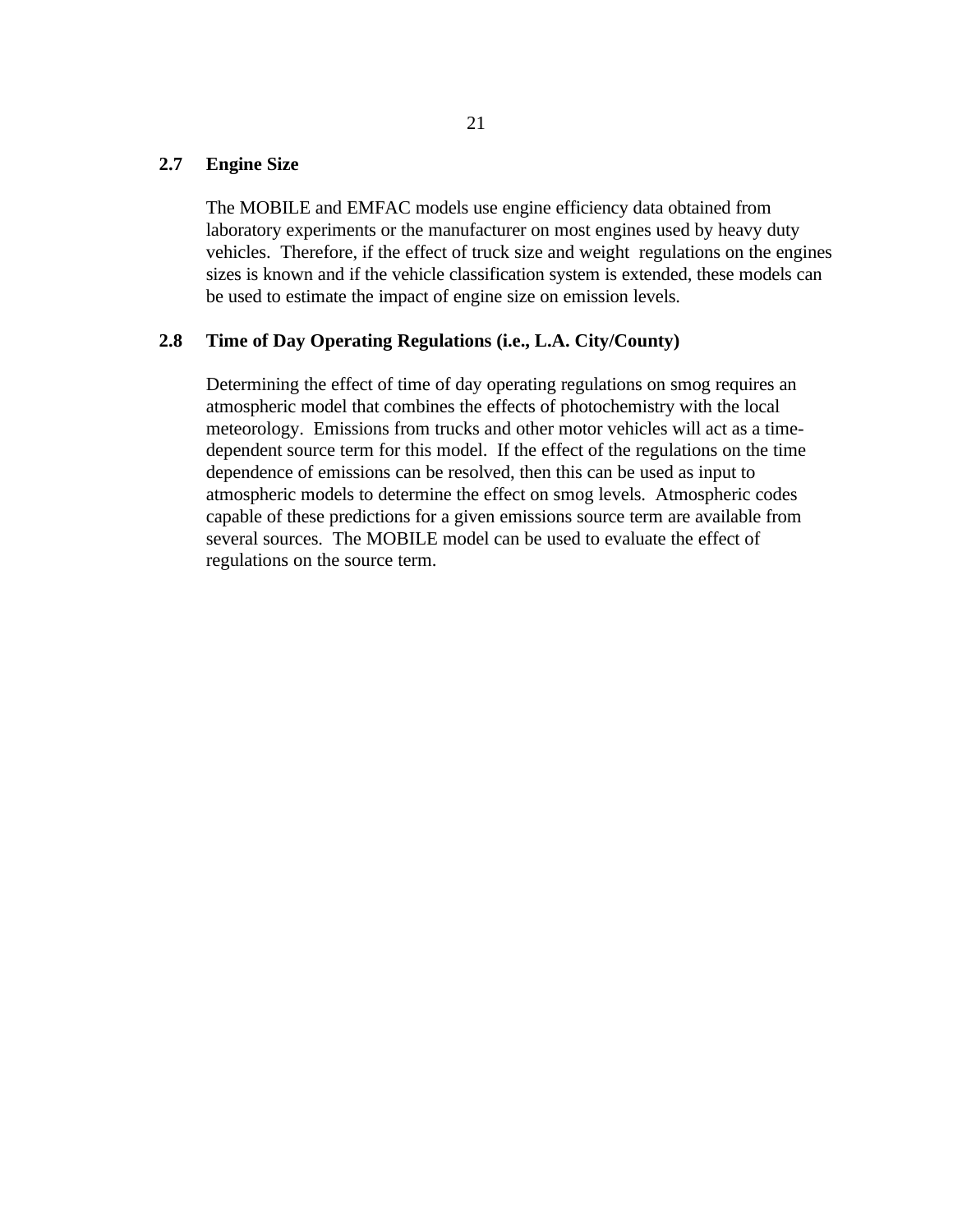## 22

# **3.0 References for Environment Working Paper**

1994

ATA, "21st Century Trucking," American Trucking Associations Foundation, Alexandria, Virginia, 1994.

Bazari, Z., "Diesel Exhaust Emissions Prediction Under Transient Conditions," for Lloyd's Register, February 1994, SAE # 940666.

FHWA, "Roadside Tire/Pavement Noise Levels," University of Washington, FHWA/WA-301, March 1994 (HTIMS 41301182).

Schulz, J.D., "Truckers Embrace Line-Haul Savings, Seek Greater Flexibility In Use Of Intermodal," Traffic World, April 18, 1994.

EPA, "California Federal Implementation Plan (FIP): EXCERPTS of Proposed Rule," 40 CFR Parts 52 and 81, May 5, 1994.

McCullough, P., "Ecology vs. Economy," Heavy Duty Trucking, May 1994.

Schaeffer, A.R., "Comments of American Trucking Associations, Inc. on Approval and Promulgation of Federal Implementation Plans," EPA Docket No. A-94-09.

GAO, "Agencies Are Attempting to Expedite Environmental Reviews, but Barriers Remain," Report to the Chairman, Subcommittee on Transportation, Committee on Appropriations, House of Representatives, GAO/RCED-94-211.

Rodman, C., "Noise Related Consequences of Increasing Truck Size," Battelle, October, 11, 1994.

Schaeffer, A.R., "Comments of American Trucking Associations, Inc. on Approval and Promulgation of Federal Implementation Plans," EPA Docket No. A-94-09.

# 1993

AASHTO, "A Review of National Domestic Freight Policy," American Association of State Highway and Transportation Officials, February 1993.

Winsor, J., Stadden, K., Ryder, A., "Alternative Fuels Race Takes Shape," Heavy Duty Trucking, February 1993.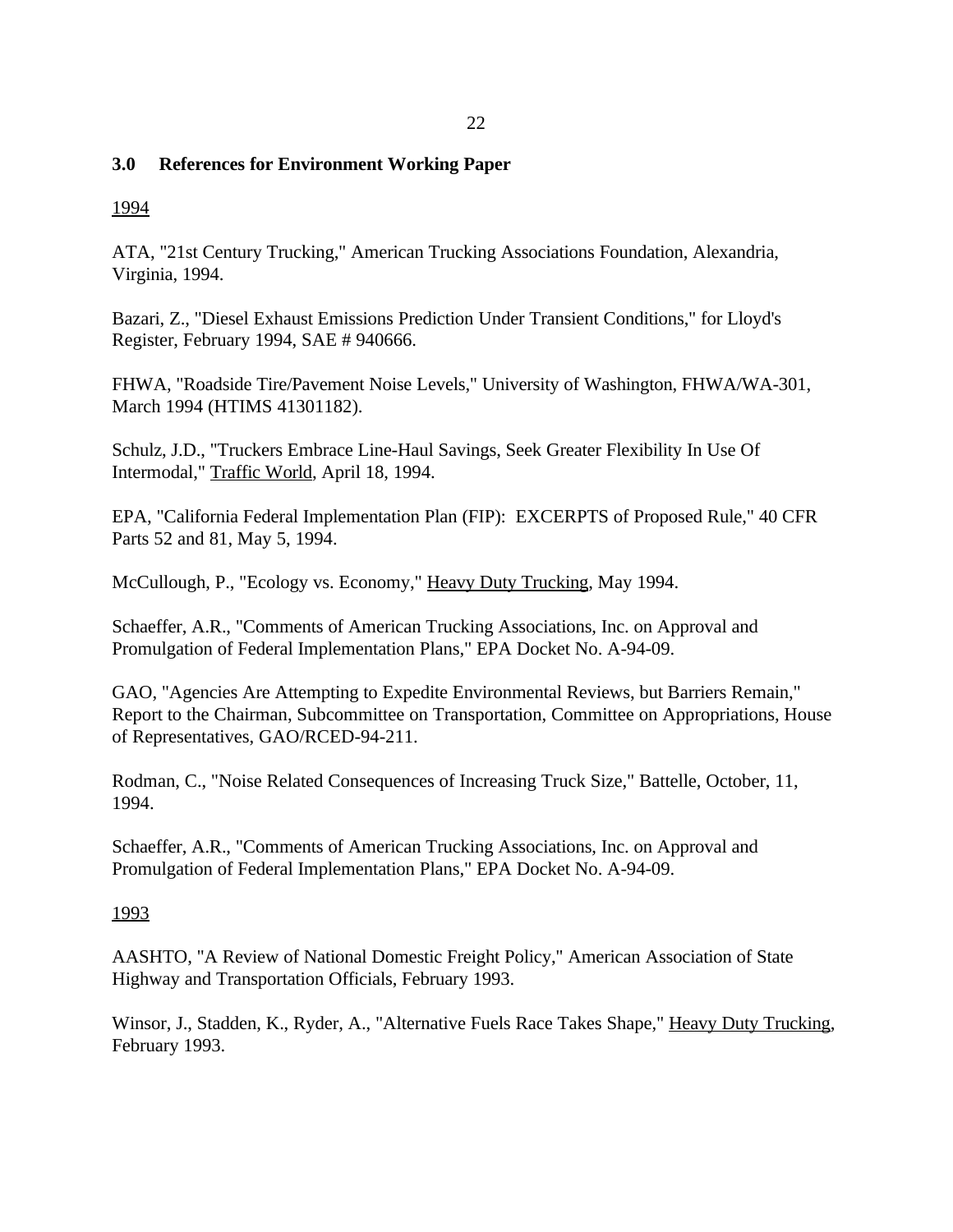Schaeffer, A.R., "Comments of American Trucking Associations, Inc. in the Matter of Notice of Proposed Rulemaking: Clean Fuel Fleet Emissions Standards, Conversions, and General Provisions," 40 CFR 88, June 10, 1993.

AASHTO, "Subcommittee on Truck Size and Weight of the AASHTO Joint Committee on Domestic Freight Policy: Synthesis of the Impacts of Truck Size and Weight on the Transportation System and the Economy," American Association of State Highway and Transportation Officials, July 2, 1993.

AASHTO, "Subcommittee on Truck Size and Weight of the AASHTO Joint Committee on Domestic Freight Policy," American Association of State Highway and Transportation Officials, July 2, 1993.

Margiotta, R. et. al, "Speed Determination Models for the Highway Performance Monitoring System: Final Report," prepared for FHWA, Contract No. DTFH61-92R-00022, October 31, 1993.

# 1992

FHWA, "Update of N.J. Truck Noise Levels, " prepared by New Jersey DOT, FHWA/NJ-7950, March 1992 (HTMIS 41300859).

Gurney, A., "Perceptions of the Environmental Impacts of Heavy Vehicles," "Heavy Vehicles and Roads: Technology, Safety and Policy" (1992), edited by D. Cebon and C. Mitchell, Proceedings of the Third International Symposium on Heavy Vehicle Weights and Dimensions, University of Cambridge, June 1992.

# 1991

Measures for More Environment-Friendly Freight Traffic, Goriben, N., Umweltbundesamt, Berlin, Germany. Included in "Freight Transport and the Environment," European Conference of Ministers of Transport.

"Freight Transport and The Environment," Kroon M., Smith R., and van Ham J. (Editors), @1991 Elsevier Science Publishers B.V., Amsterdam, Printed in the Netherlands.

Filippi, F., "Prospects for the Reduction of Noise From Heavy Duty Diesel Vehicles," Iveco Fiat SpA, via Puglia 35, I-i056 Torino, Italy. Included in "Freight Transport and the Environment," Kroon M., Smith R., and van Ham J. (Editors), @1991 Elsevier Science Publishers B.V., Amsterdam, Printed in the Netherlands.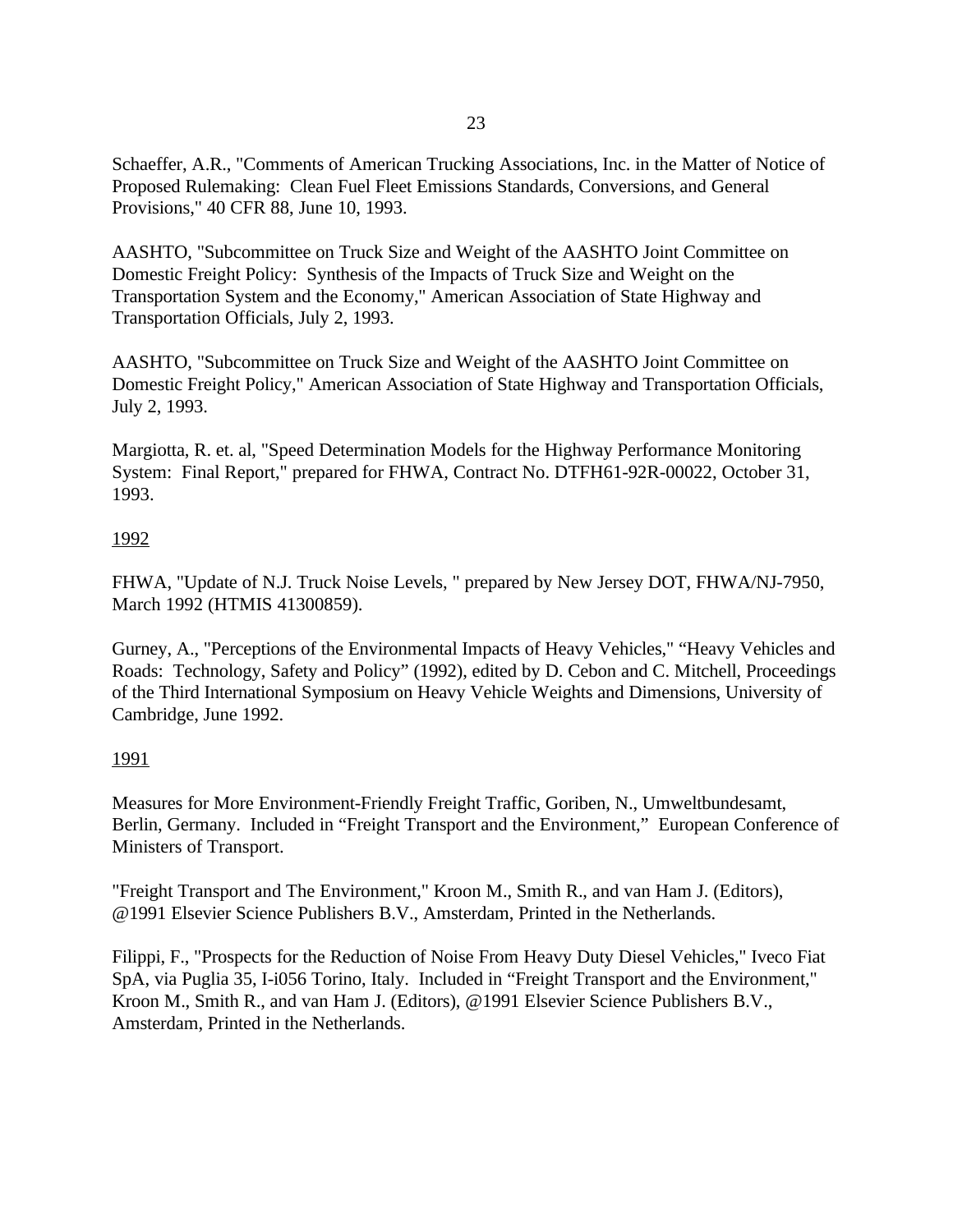Boyd, J.D., "A California and United States Perspective on the Impact of Air Quality Policies on Goods Movement by Heavy Duty Trucks," California Air Resources Board, P.O. Box 2815, Sacramento, CA 95812, U.S.A.. Included in "Freight Transport and the Environment, Kroon M.,Smith R., and van Ham J. (Editors), @1991 Elsevier Science Publishers B.V., Amsterdam, Printed in the Netherlands.

Delsey, J., "Reducing Nuisances from Heavy Goods Vehicles," Institut National de Recherche sur les Transports et leur Securite (INTETS), France. Included in "Freight Transport and the Environment," European Conference of Ministers of Transport.

Delsey, J., "Growth of Vehicle Power and Environmental Consequences,"Institut National de Recherche sur les Transports et leur Securite (INTETS), France. Included in "Freight Transport and the Environment," European Conference of Ministers of Transport.

Broome, D., Morrison, D., "Truck Noise and Exhaust Emissions Control, Optimal Technology," Ricardo Consulting Engineers Ltd. Shoreham-by-Sea, United Kingdom. Included in "Freight Transport and the Environment," European Conference of Ministers of Transport.

Goodwin, P.B., "Managing Traffic To Reduce Environmental Damage," Transport Studies Unit, University of Oxford, United Kingdom. Included in "Freight Transport and the Environment," European Conference of Ministers of Transport.

Blok, P.M., "Prospects for a Shift in Modal Split," Netherlands Economisch Instituut, Netherlands. Included in "Freight Transport and the Environment," European Conference of Ministers of Transport.

MnDOT, "Environmental Impacts of A Modal Shift," Minnesota Department of Transportation, Ports and Waterways Section, January 1991.

Thompson, S.J., "Trucking and the Clean Air Act Amendments of 1990: Some Economic Implications," CRS Report for Congress, 91-132, February 1, 1991.

Schaffer, A., "Coordinating Infrastructure Development with Environmental Management," American Trucking Association, Inc., for The Hudson Institute: International Infrastructure Conference: June 13-14, 1991, Washington, D.C.

"Analysis of Heavy Duty Truck Fuel Efficiency to 2001," prepared by Energy & Environment Analysis Inc., for Transportation Policy Division, Energy Mines and Resources Canada, September 1991.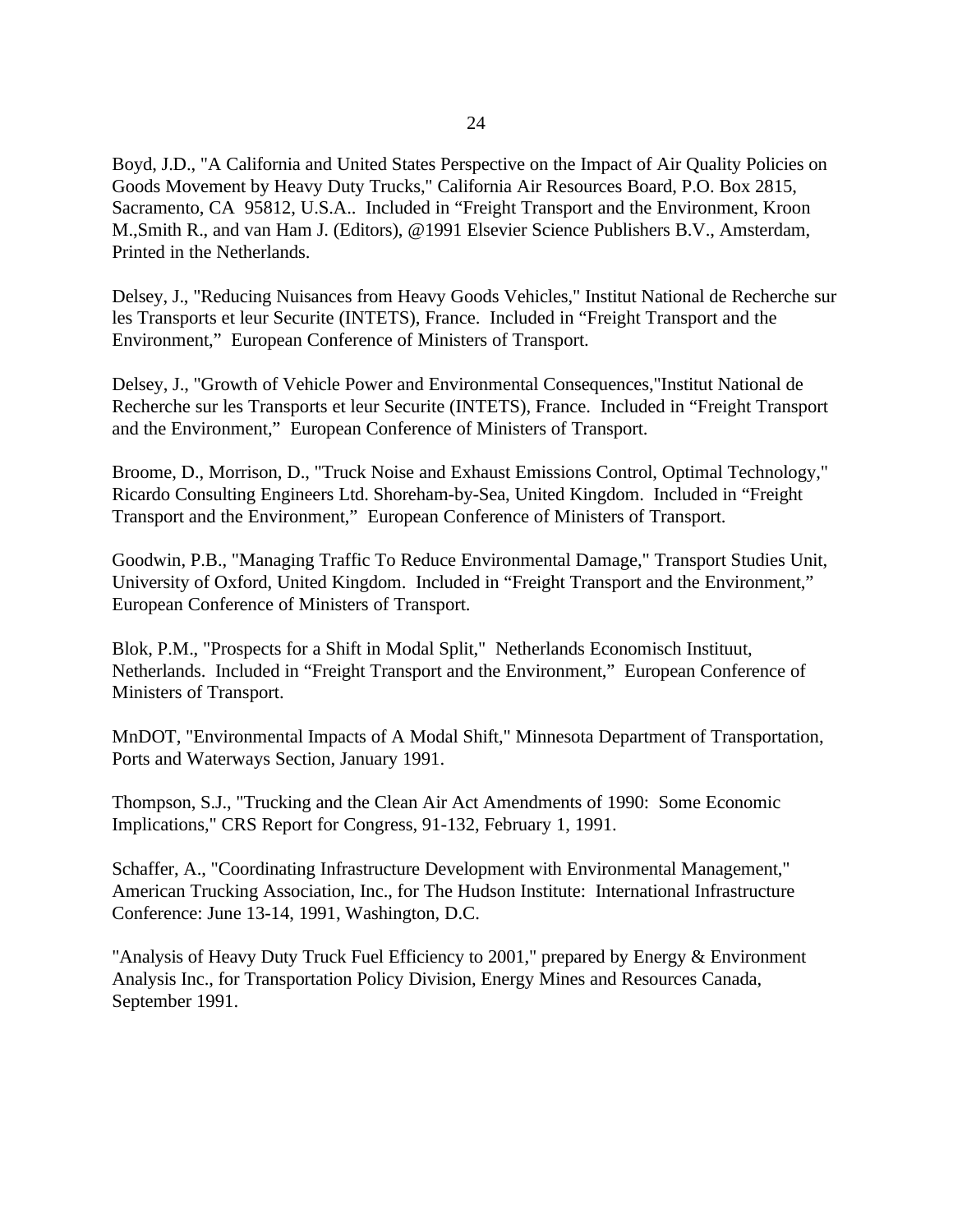# 1990

Dickson-Smith, J., "Next Step For Diesels," Institute of Road Transport Engineers, Transport Engineer, 1990.

TRB, "New Trucks for Greater Productivity and Less Road Wear: An Evaluation of the Turner Proposal," Transportation Research Board, Special Report 227, 1990.

"Exhaust Emissions from Heavy-Duty Vehicles," prepared by Sypher:Mueller International Inc., Ottawa, Canada, November 1990.

Ritchey, B.J., et. al, "Effects of Alternative Fuels on the U.S. Trucking Industry," by Battelle, for The ATA Foundation, Inc., Trucking Research Institute, November 9, 1990.

## 1989

"Railroad Protectionism," Transportation Executive, September 1990.

## 1988

Blower, D.F., Campbell, K.L., "Analysis of Heavy-Duty Truck Use in Urban Areas", by University of Michigan, Transportation Research Institute, for Motor Vehicle Manufacturers Association, UMTRI-88-31, June 30, 1988.

U.S. EPA, "Heavy-Duty Vehicle Emission Conversion Factors II: 1962 - 2000," October 1988.

# 1986

TRB, "Twin Trailer Trucks," Transportation Research Board, Special Report 211, 1986.

# 1985

Dobinson, K.W., Prince, P.S., "Should Larger and Heavier Trucks Be Allowed on Australian Roads?," for Institution of Engineers, Australia, included in Transport '85, Sydney, July 17-19, 1985.

# 1983

Baughan, C.J., Gedges, B., Field, J., "A National Survey of Lorry Nuisance," Transport and Road Research Laboratory, 1983.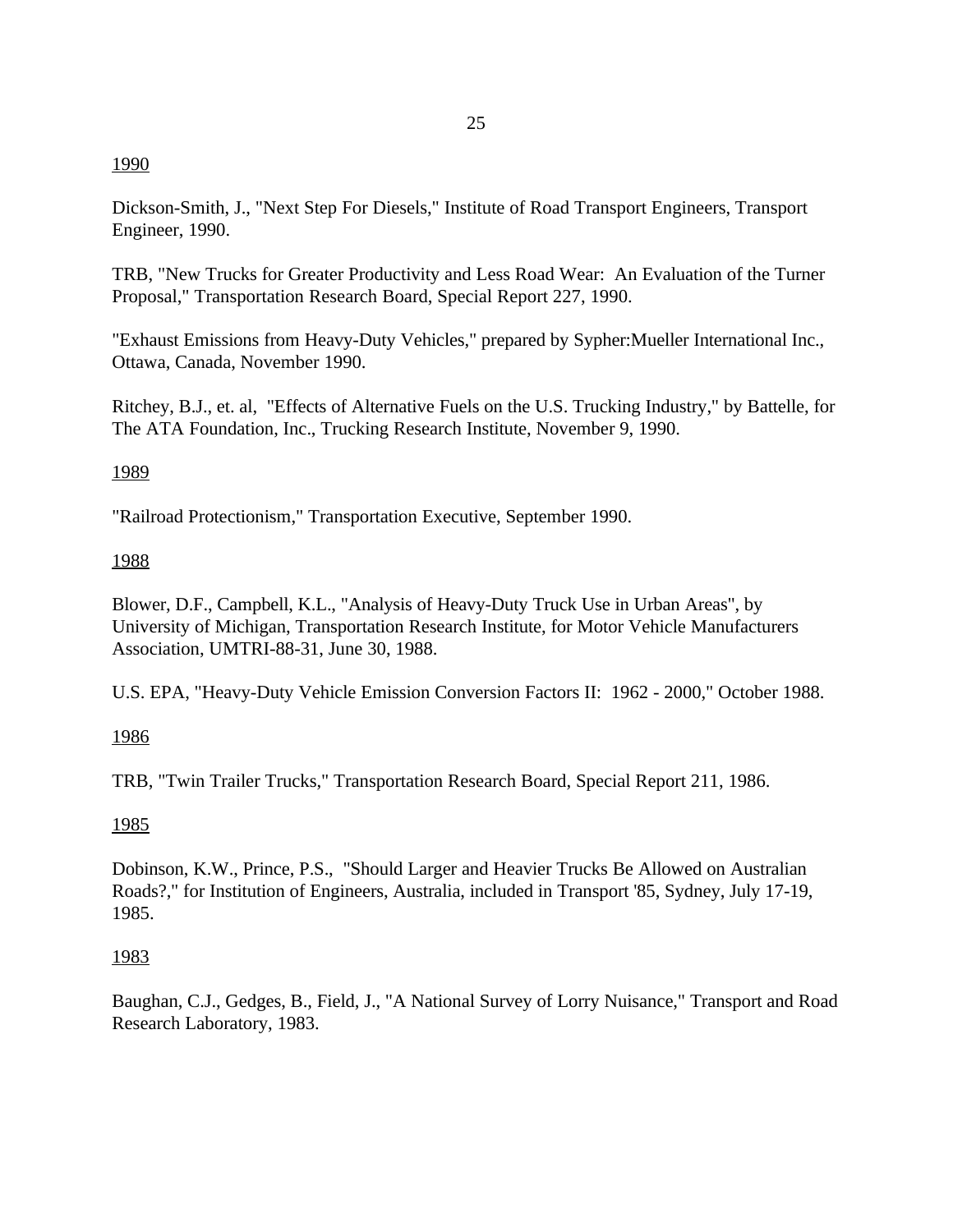## 1981

Barr, J.R., "An Environmental Assessment of Increased Truck Sizes and Weights," American Trucking Associations, Inc., TSW-81-14, 1981.

ATA, "Improved Truck Size and Weight Limits: Their Contribution To Conserving Energy Over the Period 1975 - 1980," American Trucking Associations, Inc., 1981.

ATA, "Potential for Conserving Fuel Through Modern Truck Size and Weight Regulations," American Trucking Associations, Inc., 1981.

U.S. DOT, "An Investigation of Truck Size and Weight Limits: Final Report," Report of the Secretary of Transportation to the United States Congress Pursuant to Section 161 of Public Law 95-599, The Surface Transportation Assistance Act of 1978, August 1981.

U.S. DOT, "An Investigation of Truck Size and Weight Limits: Appendices," Report of the Secretary of Transportation to the United States Congress Pursuant to Section 161 of Public Law 95-599, The Surface Transportation Assistance Act of 1978, August 1981.

Simeonidis, C., "Emissions and Fuel Consumption as Functions of Vehicle Speed and Acceleration," Thesis, presented to Faculty at University of Texas, at Austin, December 1981.

"Lorries, People and the Environment, Department of Transport," December 1981.

# 1980

"Inquiry on Lorries, People and the Environment," Memorandum by the Department of the Environment, 1980.

Lincoln, D.R., Rublin, E.S., "Contribution of Mobile Sources to Ambient Particulate Concentrations in a Downtown Urban Area," Journal of the Air Pollution Control Association, Vol. 30, No. 7, July 1980.

Evans, J.S., Cooper, D.W., "An Inventory of Particulate Emissions from Open Sources," Journal of the Air Pollution Control Association, Vol. 30, No. 12, December 1980.

# 1979

Harris, C.M., "The Handbook of Noise Control, 2nd Edition," Ch. 32, Motor Vehicle Noise, by Sharp, B.H., and Donavan, P.R., and Ch. 41, Regulation of New Products Noise Emission, by Flynn, D.R., McGraw Hill, NY, NY, 1979.